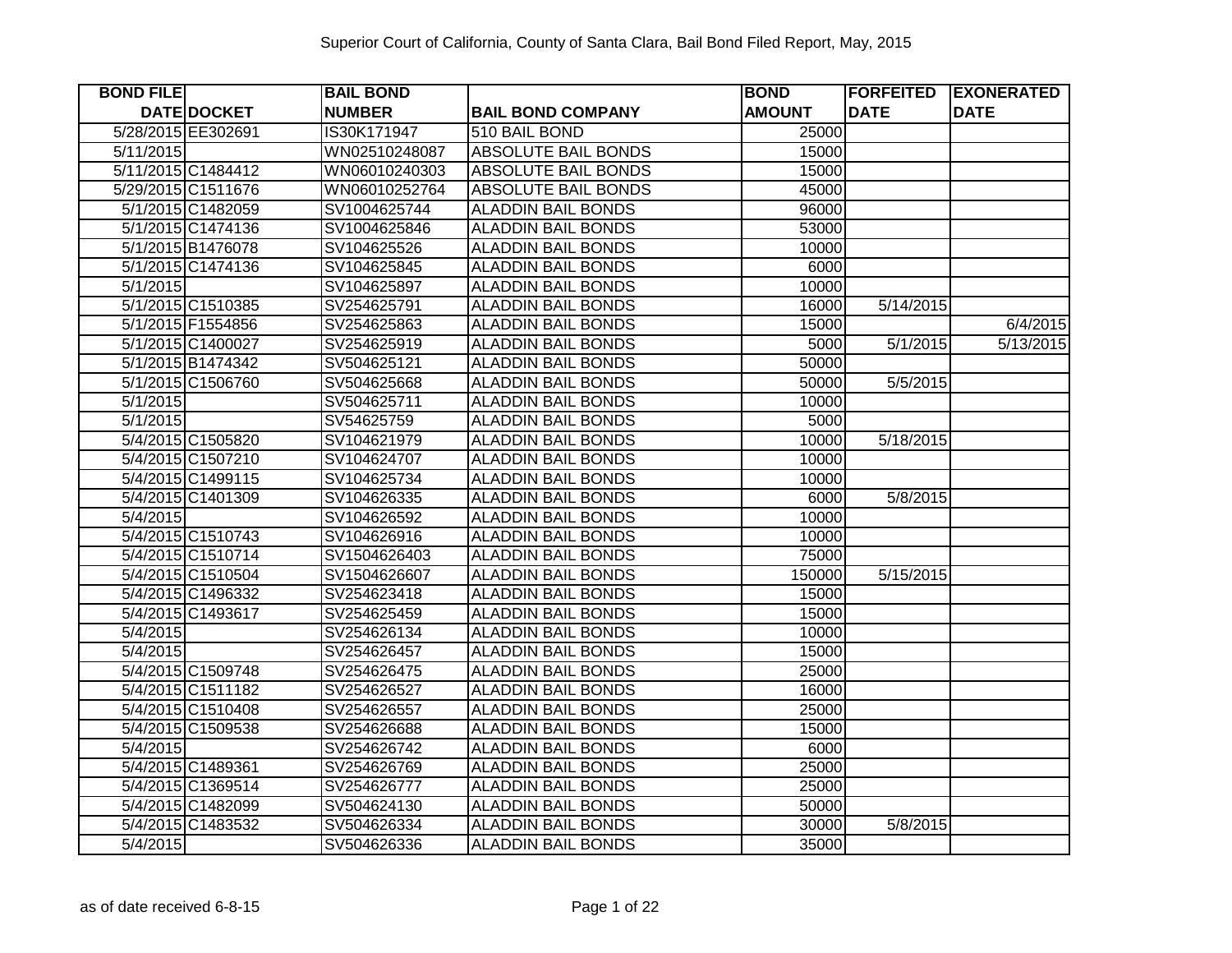| 5/4/2015 C1506751 | SV504626354  | <b>ALADDIN BAIL BONDS</b> | 35000  |          |           |
|-------------------|--------------|---------------------------|--------|----------|-----------|
| 5/4/2015          | SV504626746  | <b>ALADDIN BAIL BONDS</b> | 25000  |          |           |
| 5/4/2015 C1509760 | SV504626876  | <b>ALADDIN BAIL BONDS</b> | 50000  |          |           |
| 5/4/2015 C1507052 | SV54623018   | <b>ALADDIN BAIL BONDS</b> | 5000   |          | 5/21/2015 |
| 5/4/2015 B1578913 | SV54625669   | <b>ALADDIN BAIL BONDS</b> | 5000   |          | 6/4/2015  |
| 5/4/2015 C1509133 | SV54626333   | <b>ALADDIN BAIL BONDS</b> | 5000   | 5/8/2015 |           |
| 5/4/2015 C1506216 | SV54626337   | <b>ALADDIN BAIL BONDS</b> | 4000   | 5/8/2015 |           |
| 5/4/2015          | SV54626682   | <b>ALADDIN BAIL BONDS</b> | 5000   |          |           |
| 5/5/2015 C1479526 | SV1004625868 | <b>ALADDIN BAIL BONDS</b> | 100000 |          |           |
| 5/5/2015 F1555276 | SV1004626113 | <b>ALADDIN BAIL BONDS</b> | 90000  |          |           |
| 5/5/2015 C1507351 | SV1004626229 | <b>ALADDIN BAIL BONDS</b> | 5000   |          |           |
| 5/5/2015 B1578851 | SV1004626347 | <b>ALADDIN BAIL BONDS</b> | 100000 |          |           |
| 5/5/2015 F1554357 | SV1004627190 | <b>ALADDIN BAIL BONDS</b> | 60000  |          |           |
| 5/5/2015 F1555106 | SV104626408  | <b>ALADDIN BAIL BONDS</b> | 10000  |          |           |
| 5/5/2015          | SV104626721  | <b>ALADDIN BAIL BONDS</b> | 10000  |          |           |
| 5/5/2015 F1555384 | SV104627059  | <b>ALADDIN BAIL BONDS</b> | 10000  |          |           |
| 5/5/2015 C1510413 | SV254607649  | <b>ALADDIN BAIL BONDS</b> | 25000  |          |           |
| 5/5/2015          | SV254626141  | <b>ALADDIN BAIL BONDS</b> | 15000  |          | 5/31/2015 |
| 5/5/2015 B1578841 | SV254626200  | <b>ALADDIN BAIL BONDS</b> | 25000  |          |           |
| 5/5/2015 F1452898 | SV254626201  | <b>ALADDIN BAIL BONDS</b> | 5000   |          |           |
| 5/5/2015          | SV254626440  | <b>ALADDIN BAIL BONDS</b> | 250    |          |           |
| 5/5/2015          | SV254627033  | <b>ALADDIN BAIL BONDS</b> | 25000  |          |           |
| 5/5/2015 F1555327 | SV254627136  | <b>ALADDIN BAIL BONDS</b> | 25000  |          |           |
| 5/5/2015 C1508350 | SV254627198  | <b>ALADDIN BAIL BONDS</b> | 20000  |          |           |
| 5/5/2015 C1509430 | SV254627213  | <b>ALADDIN BAIL BONDS</b> | 20000  | 6/2/2015 |           |
| 5/5/2015 B1578939 | SV504626058  | <b>ALADDIN BAIL BONDS</b> | 25000  |          |           |
| 5/5/2015 F1555371 | SV504626070  | <b>ALADDIN BAIL BONDS</b> | 25000  |          |           |
| 5/5/2015          | SV504627214  | <b>ALADDIN BAIL BONDS</b> | 50000  |          |           |
| 5/6/2015 B1576621 | SV104626816  | <b>ALADDIN BAIL BONDS</b> | 10000  |          |           |
| 5/6/2015 B1579476 | SV104627065  | <b>ALADDIN BAIL BONDS</b> | 6000   |          |           |
| 5/6/2015 B1578847 | SV254627088  | <b>ALADDIN BAIL BONDS</b> | 15000  | 5/8/2015 |           |
| 5/6/2015          | SV254627493  | <b>ALADDIN BAIL BONDS</b> | 12000  |          |           |
| 5/6/2015 B1577183 | SV54626458   | <b>ALADDIN BAIL BONDS</b> | 5000   |          |           |
| 5/6/2015 B1577394 | SV54626459   | <b>ALADDIN BAIL BONDS</b> | 3000   |          |           |
| 5/6/2015 B1475573 | SV54626460   | <b>ALADDIN BAIL BONDS</b> | 1000   |          |           |
| 5/6/2015 B1475450 | SV54626461   | <b>ALADDIN BAIL BONDS</b> | 1000   |          |           |
| 5/6/2015 C1507115 | SV54627314   | <b>ALADDIN BAIL BONDS</b> | 5000   |          |           |
| 5/7/2015          | SV1004627561 | <b>ALADDIN BAIL BONDS</b> | 30000  |          |           |
| 5/7/2015 C1510145 | SV1004627647 | <b>ALADDIN BAIL BONDS</b> | 63000  |          |           |
| 5/7/2015 F1450398 | SV104626818  | <b>ALADDIN BAIL BONDS</b> | 7500   |          |           |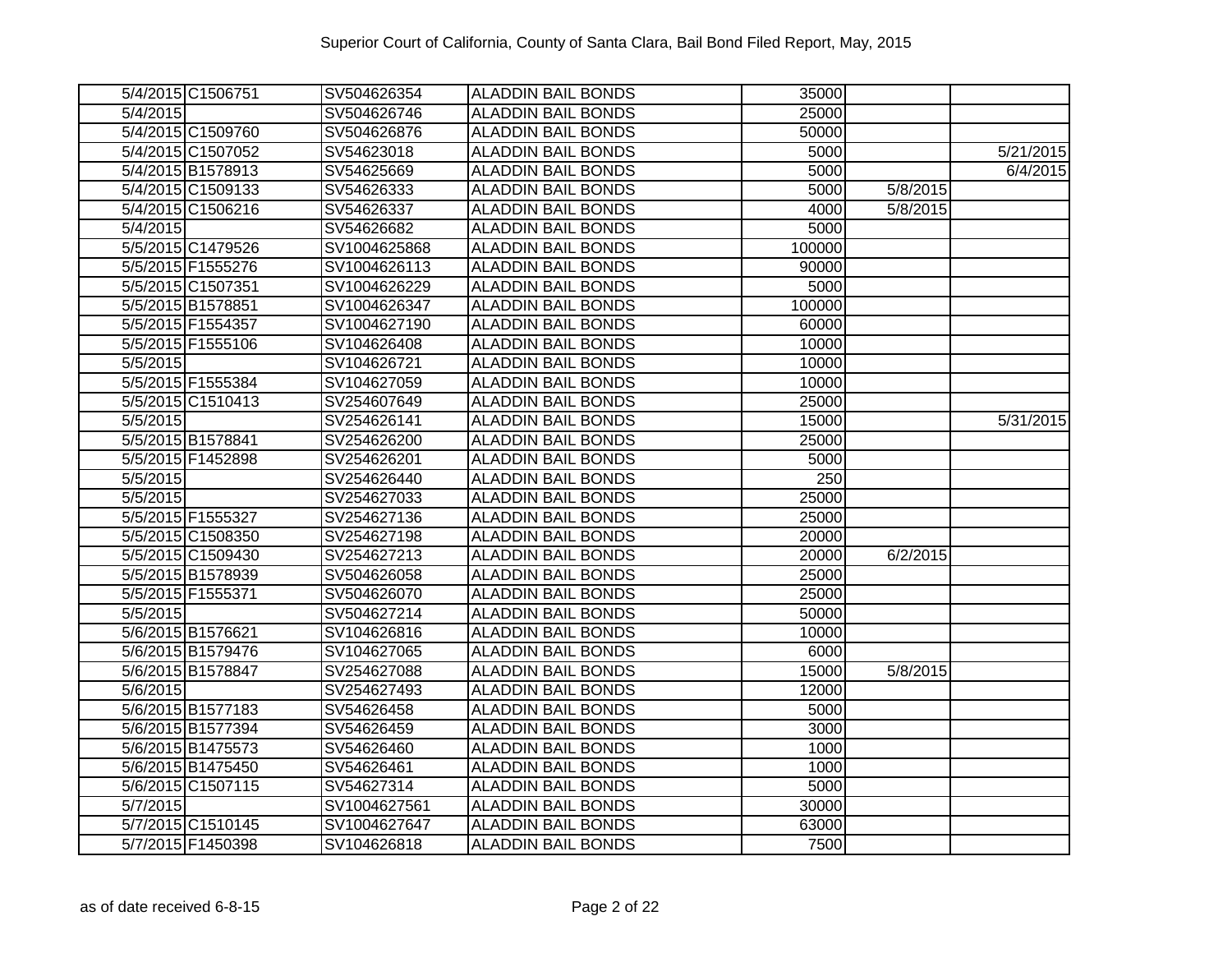| 5/7/2015  |                    | SV104627548         | <b>ALADDIN BAIL BONDS</b> | 10000 |           |           |
|-----------|--------------------|---------------------|---------------------------|-------|-----------|-----------|
| 5/7/2015  |                    | SV254627611         | <b>ALADDIN BAIL BONDS</b> | 25000 |           |           |
| 5/7/2015  |                    | SV504627672         | <b>ALADDIN BAIL BONDS</b> | 27000 |           |           |
| 5/8/2015  |                    | 214496 SV1004628153 | <b>ALADDIN BAIL BONDS</b> | 70000 |           |           |
|           | 5/8/2015 C1510864  | SV104628101         | <b>ALADDIN BAIL BONDS</b> | 10000 |           |           |
|           | 5/8/2015 C1499776  | SV104628197         | <b>ALADDIN BAIL BONDS</b> | 10000 |           |           |
|           | 5/8/2015 F1555317  | SV254627716         | <b>ALADDIN BAIL BONDS</b> | 22000 |           |           |
| 5/8/2015  |                    | SV254627908         | <b>ALADDIN BAIL BONDS</b> | 16000 |           |           |
|           | 5/8/2015 C1101698  | SV254628018         | <b>ALADDIN BAIL BONDS</b> | 11000 |           |           |
| 5/8/2015  |                    | SV254628196         | <b>ALADDIN BAIL BONDS</b> | 25000 |           |           |
| 5/8/2015  |                    | SV504627905         | <b>ALADDIN BAIL BONDS</b> | 25000 |           |           |
| 5/8/2015  |                    | SV504628117         | <b>ALADDIN BAIL BONDS</b> | 24500 |           |           |
|           | 5/11/2015 C1505055 | SV1004628953        | <b>ALADDIN BAIL BONDS</b> | 51000 |           |           |
|           | 5/11/2015 C1510930 | SV1004629067        | <b>ALADDIN BAIL BONDS</b> | 58000 |           |           |
| 5/11/2015 |                    | SV1004629165        | <b>ALADDIN BAIL BONDS</b> | 35000 |           |           |
|           | 5/11/2015 B1154065 | SV104627796         | ALADDIN BAIL BONDS        | 10000 |           |           |
|           | 5/11/2015 B1156715 | SV104628188         | <b>ALADDIN BAIL BONDS</b> | 7000  |           |           |
| 5/11/2015 |                    | SV104628326         | <b>ALADDIN BAIL BONDS</b> | 10000 |           |           |
|           | 5/11/2015 C1510160 | SV104628610         | <b>ALADDIN BAIL BONDS</b> | 10000 |           |           |
|           | 5/11/2015 C1489357 | SV104629036         | <b>ALADDIN BAIL BONDS</b> | 10000 | 5/12/2015 |           |
|           | 5/11/2015 C1496792 | SV104629108         | <b>ALADDIN BAIL BONDS</b> | 10000 | 6/1/2015  |           |
| 5/11/2015 |                    | SV254628302         | <b>ALADDIN BAIL BONDS</b> | 16000 |           |           |
| 5/11/2015 |                    | SV254628495         | <b>ALADDIN BAIL BONDS</b> | 20000 |           |           |
| 5/11/2015 |                    | SV254628623         | <b>ALADDIN BAIL BONDS</b> | 20000 |           |           |
|           | 5/11/2015 C1495300 | SV254628666         | <b>ALADDIN BAIL BONDS</b> | 25000 |           |           |
|           | 5/11/2015 C1510645 | SV254628778         | <b>ALADDIN BAIL BONDS</b> | 10000 |           | 5/22/2015 |
| 5/11/2015 |                    | SV254628934         | <b>ALADDIN BAIL BONDS</b> | 25000 |           |           |
|           | 5/11/2015 C1472404 | SV254629035         | <b>ALADDIN BAIL BONDS</b> | 20000 |           |           |
| 5/11/2015 |                    | SV254629063         | <b>ALADDIN BAIL BONDS</b> | 25000 |           |           |
|           | 5/11/2015 C1472601 | SV504626793         | <b>ALADDIN BAIL BONDS</b> | 30000 |           |           |
|           | 5/11/2015 C1246635 | SV504626794         | <b>ALADDIN BAIL BONDS</b> | 35000 |           |           |
|           | 5/11/2015 B1578932 | SV504627549         | <b>ALADDIN BAIL BONDS</b> | 50000 |           |           |
|           | 5/11/2015 C1509567 | SV504628566         | <b>ALADDIN BAIL BONDS</b> | 30000 | 5/21/2015 |           |
|           | 5/11/2015 C1356423 | SV504628667         | <b>ALADDIN BAIL BONDS</b> | 40000 |           |           |
|           | 5/11/2015 C1510356 | SV504628724         | <b>ALADDIN BAIL BONDS</b> | 36000 |           |           |
|           | 5/11/2015 C1510930 | SV504629013         | <b>ALADDIN BAIL BONDS</b> | 50000 |           |           |
| 5/11/2015 |                    | SV504629058         | <b>ALADDIN BAIL BONDS</b> | 35000 |           |           |
|           | 5/11/2015 C1508555 | SV504629107         | <b>ALADDIN BAIL BONDS</b> | 50000 | 5/11/2015 |           |
| 5/11/2015 |                    | SV504629147         | <b>ALADDIN BAIL BONDS</b> | 25000 |           |           |
|           | 5/11/2015 C1510944 | SV504629162         | <b>ALADDIN BAIL BONDS</b> | 35000 |           |           |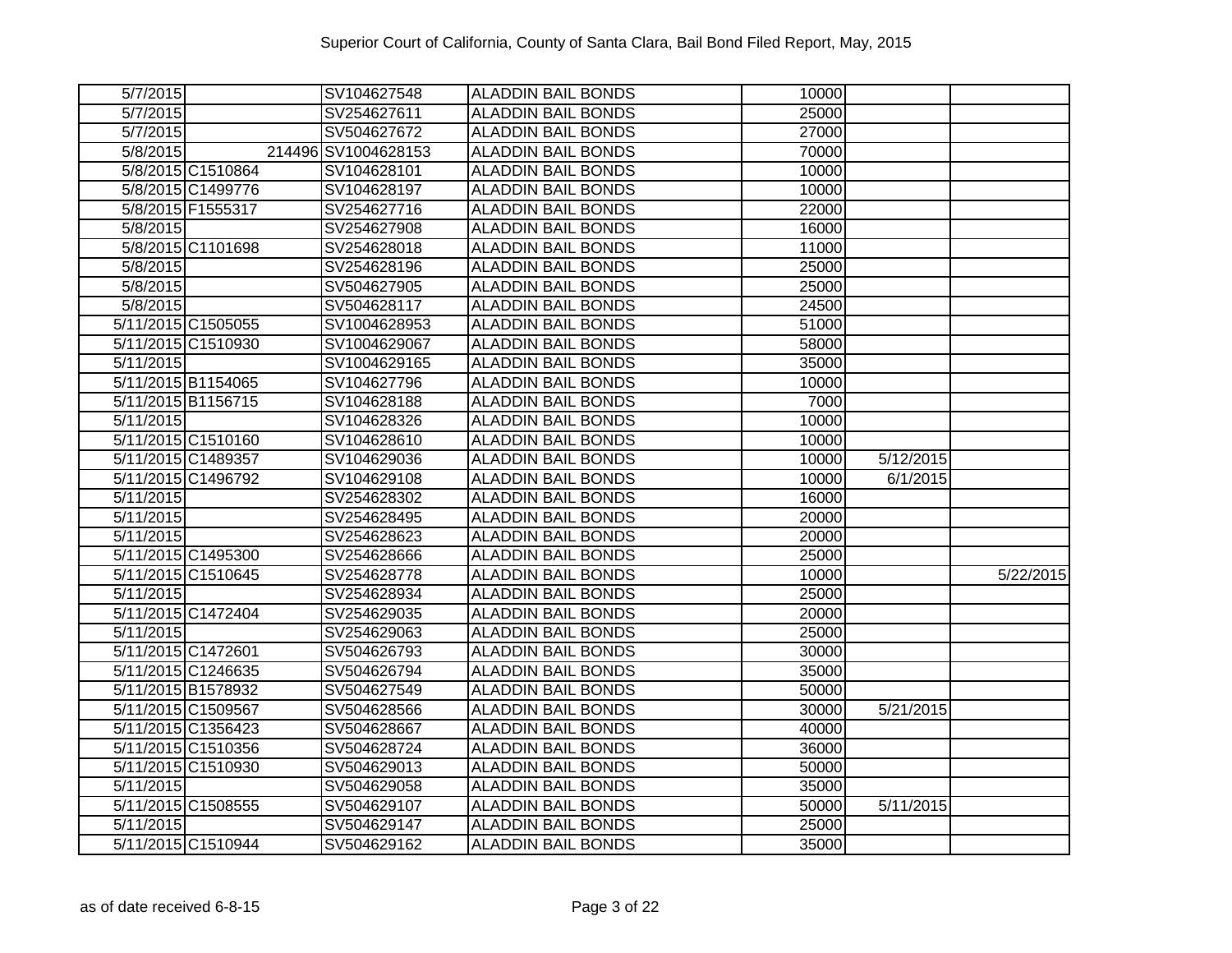|           | 5/11/2015 C1507388 | SV54628239   | <b>ALADDIN BAIL BONDS</b> | 5000      |           |           |
|-----------|--------------------|--------------|---------------------------|-----------|-----------|-----------|
|           | 5/11/2015 C1493765 | SV54629065   | <b>ALADDIN BAIL BONDS</b> | 2500      |           |           |
|           | 5/11/2015 C1506667 | SV54629109   | <b>ALADDIN BAIL BONDS</b> | 5000      | 5/11/2015 |           |
| 5/11/2015 |                    | SV54629110   | <b>ALADDIN BAIL BONDS</b> | 5000      |           |           |
|           | 5/12/2015 B1579329 | SV1004628624 | <b>ALADDIN BAIL BONDS</b> | 100000    |           | 5/22/2015 |
| 5/12/2015 |                    | SV1004629425 | <b>ALADDIN BAIL BONDS</b> | 100000    |           |           |
|           | 5/12/2015 F1555326 | SV104627919  | <b>ALADDIN BAIL BONDS</b> | 10000     |           |           |
|           | 5/12/2015 B1578294 | SV104628504  | <b>ALADDIN BAIL BONDS</b> | 10000     |           |           |
|           | 5/12/2015 C1488858 | SV104629448  | <b>ALADDIN BAIL BONDS</b> | 10000     |           |           |
| 5/12/2015 |                    | SV1504629390 | <b>ALADDIN BAIL BONDS</b> | 115000    |           |           |
|           | 5/12/2015 B1367738 | SV254628882  | <b>ALADDIN BAIL BONDS</b> | 15000     |           |           |
|           | 5/12/2015 F1555608 | SV254629310  | <b>ALADDIN BAIL BONDS</b> | 20000     |           |           |
|           | 5/12/2015 B1578840 | SV504626792  | <b>ALADDIN BAIL BONDS</b> | 35000     |           |           |
|           | 5/12/2015 F1555281 | SV504628510  | <b>ALADDIN BAIL BONDS</b> | 50000     | 5/14/2015 | 5/28/2015 |
|           | 5/12/2015 B1579198 | SV504629075  | <b>ALADDIN BAIL BONDS</b> | 25000     |           |           |
|           | 5/12/2015 F1349164 | SV504629197  | ALADDIN BAIL BONDS        | 30000     |           |           |
|           | 5/12/2015 F1555396 | SV504629203  | <b>ALADDIN BAIL BONDS</b> | 46000     |           |           |
| 5/12/2015 |                    | SV504629309  | <b>ALADDIN BAIL BONDS</b> | 25000     |           |           |
|           | 5/12/2015 B1577149 | SV54629064   | <b>ALADDIN BAIL BONDS</b> | 5000      |           |           |
|           | 5/13/2015 C1487938 | SV104626476  | <b>ALADDIN BAIL BONDS</b> | 10000     |           |           |
|           | 5/13/2015 C1234613 | SV104628361  | <b>ALADDIN BAIL BONDS</b> | 10000     |           |           |
|           | 5/13/2015 C1509253 | SV104629329  | <b>ALADDIN BAIL BONDS</b> | 10000     |           |           |
|           | 5/13/2015 C1506111 | SV104629488  | <b>ALADDIN BAIL BONDS</b> | 10000     |           |           |
|           | 5/13/2015 C1509241 | SV104629626  | <b>ALADDIN BAIL BONDS</b> | 10000     |           |           |
|           | 5/13/2015 C1364237 | SV104629640  | <b>ALADDIN BAIL BONDS</b> | 10000     |           |           |
|           | 5/13/2015 C1364146 | SV104629641  | <b>ALADDIN BAIL BONDS</b> | 10000     |           |           |
|           | 5/13/2015 C1476361 | SV104629642  | <b>ALADDIN BAIL BONDS</b> | 10000     |           |           |
|           | 5/13/2015 C1497809 | SV254626383  | <b>ALADDIN BAIL BONDS</b> | 20000     | 5/29/2015 |           |
|           | 5/13/2015 F1555008 | SV254629516  | <b>ALADDIN BAIL BONDS</b> | 25000     |           |           |
|           | 5/13/2015 C1361164 | SV254629639  | <b>ALADDIN BAIL BONDS</b> | 25000     |           |           |
|           | 5/13/2015 C1481205 | SV254629737  | ALADDIN BAIL BONDS        | 254629737 |           |           |
|           | 5/13/2015 C1486451 | SV504625782  | <b>ALADDIN BAIL BONDS</b> | 35000     |           |           |
|           | 5/13/2015 B1578932 | SV504628494  | <b>ALADDIN BAIL BONDS</b> | 50000     |           |           |
|           | 5/13/2015 B1578934 | SV504628500  | <b>ALADDIN BAIL BONDS</b> | 25000     |           |           |
|           | 5/13/2015 C1507147 | SV504628558  | <b>ALADDIN BAIL BONDS</b> | 30000     |           |           |
|           | 5/13/2015 C1493442 | SV504629438  | <b>ALADDIN BAIL BONDS</b> | 30000     |           |           |
|           | 5/13/2015 C1503387 | SV54622907   | <b>ALADDIN BAIL BONDS</b> | 5000      |           |           |
|           | 5/13/2015 C1497722 | SV54629511   | <b>ALADDIN BAIL BONDS</b> | 3000      |           |           |
| 5/13/2015 |                    | SV54629741   | <b>ALADDIN BAIL BONDS</b> | 5000      |           |           |
|           | 5/14/2015 B1579176 | SV1004629981 | <b>ALADDIN BAIL BONDS</b> | 100000    |           |           |
|           |                    |              |                           |           |           |           |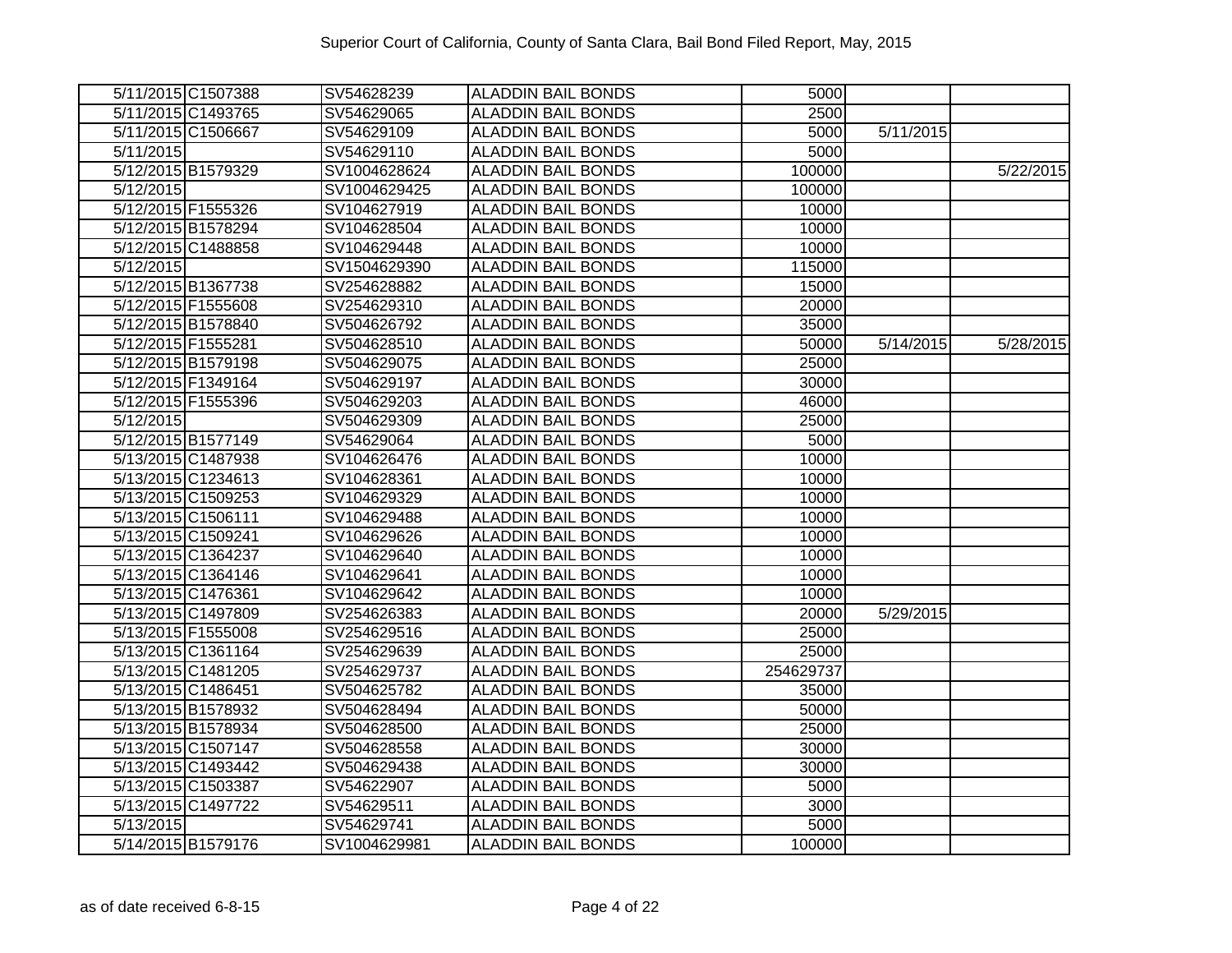|                        | 5/14/2015 B1474277 | SV104629753  | <b>ALADDIN BAIL BONDS</b> | 7500   |           | 5/14/2015 |
|------------------------|--------------------|--------------|---------------------------|--------|-----------|-----------|
|                        | 5/14/2015 C1508522 | SV104629784  | <b>ALADDIN BAIL BONDS</b> | 5000   |           |           |
|                        | 5/14/2015 C1507490 | SV104630081  | <b>ALADDIN BAIL BONDS</b> | 5000   |           |           |
|                        | 5/14/2015 C1510596 | SV1504629805 | <b>ALADDIN BAIL BONDS</b> | 125000 |           |           |
|                        | 5/14/2015 B1578384 | SV254629842  | <b>ALADDIN BAIL BONDS</b> | 15000  |           |           |
|                        | 5/14/2015 C1492707 | SV254629990  | <b>ALADDIN BAIL BONDS</b> | 15000  |           |           |
|                        | 5/14/2015 C1511339 | SV254630053  | <b>ALADDIN BAIL BONDS</b> | 16000  | 5/27/2015 |           |
|                        | 5/14/2015 B1579157 | SV504618057  | <b>ALADDIN BAIL BONDS</b> | 50000  | 5/18/2015 |           |
| 5/14/2015              |                    | SV54629764   | <b>ALADDIN BAIL BONDS</b> | 1000   |           |           |
| 5/14/2015              |                    | SV54629785   | <b>ALADDIN BAIL BONDS</b> | 1000   |           |           |
|                        | 5/14/2015 C1506913 | SV54630066   | <b>ALADDIN BAIL BONDS</b> | 1000   |           |           |
|                        | 5/15/2015 F1555351 | SV1004629769 | <b>ALADDIN BAIL BONDS</b> | 100000 |           |           |
|                        | 5/15/2015 B1578562 | SV104627315  | <b>ALADDIN BAIL BONDS</b> | 5000   |           |           |
|                        | 5/15/2015 B1475792 | SV104627511  | <b>ALADDIN BAIL BONDS</b> | 7500   |           |           |
|                        | 5/15/2015 B1578699 | SV104628524  | <b>ALADDIN BAIL BONDS</b> | 10000  |           |           |
|                        | 5/15/2015 C1226655 | SV104630133  | <b>ALADDIN BAIL BONDS</b> | 6000   |           |           |
|                        | 5/15/2015 C1507750 | SV2504630317 | <b>ALADDIN BAIL BONDS</b> | 175000 |           |           |
|                        | 5/15/2015 C1491981 | SV254627821  | <b>ALADDIN BAIL BONDS</b> | 15000  |           |           |
|                        | 5/15/2015 C1497934 | SV254630099  | <b>ALADDIN BAIL BONDS</b> | 11000  |           |           |
|                        | 5/15/2015 C1484581 | SV254630327  | <b>ALADDIN BAIL BONDS</b> | 10000  |           |           |
|                        | 5/15/2015 F1346799 | SV54629234   | <b>ALADDIN BAIL BONDS</b> | 5000   |           |           |
|                        | 5/15/2015 C1510594 | SV54630286   | <b>ALADDIN BAIL BONDS</b> | 5000   | 5/21/2015 |           |
|                        | 5/18/2015 C1485654 | SV1004612691 | <b>ALADDIN BAIL BONDS</b> | 5000   |           |           |
|                        | 5/18/2015 C1504965 | SV104629082  | <b>ALADDIN BAIL BONDS</b> | 10000  |           |           |
|                        | 5/18/2015 C1499424 | SV104630634  | <b>ALADDIN BAIL BONDS</b> | 5000   |           |           |
|                        | 5/18/2015 C1495005 | SV104631020  | <b>ALADDIN BAIL BONDS</b> | 10000  |           |           |
|                        | 5/18/2015 C1400305 | SV104631038  | <b>ALADDIN BAIL BONDS</b> | 10000  |           |           |
|                        | 5/18/2015 C1507977 | SV104631114  | <b>ALADDIN BAIL BONDS</b> | 10000  |           |           |
|                        | 5/18/2015 C1479485 | SV254628451  | <b>ALADDIN BAIL BONDS</b> | 15000  |           |           |
|                        | 5/18/2015 C1511416 | SV254630459  | <b>ALADDIN BAIL BONDS</b> | 12000  |           |           |
|                        | 5/18/2015 C1507990 | SV254630583  | <b>ALADDIN BAIL BONDS</b> | 25000  | 5/29/2015 |           |
|                        | 5/18/2015 C1511417 | SV254630708  | <b>ALADDIN BAIL BONDS</b> | 10000  |           |           |
|                        | 5/18/2015 C1507950 | SV254630753  | <b>ALADDIN BAIL BONDS</b> | 20000  |           |           |
|                        | 5/18/2015 C1509670 | SV254631018  | <b>ALADDIN BAIL BONDS</b> | 20000  |           |           |
| $\overline{5/18/2015}$ |                    | SV254631110  | <b>ALADDIN BAIL BONDS</b> | 12000  |           |           |
| 5/18/2015              |                    | SV254631123  | <b>ALADDIN BAIL BONDS</b> | 21000  |           |           |
|                        | 5/18/2015 C1511254 | SV504630955  | <b>ALADDIN BAIL BONDS</b> | 30000  |           |           |
| 5/18/2015              |                    | SV504631195  | <b>ALADDIN BAIL BONDS</b> | 30000  |           |           |
| 5/18/2015              |                    | SV504631211  | <b>ALADDIN BAIL BONDS</b> | 40000  |           |           |
|                        | 5/18/2015 C1510360 | SV504631302  | <b>ALADDIN BAIL BONDS</b> | 32000  |           |           |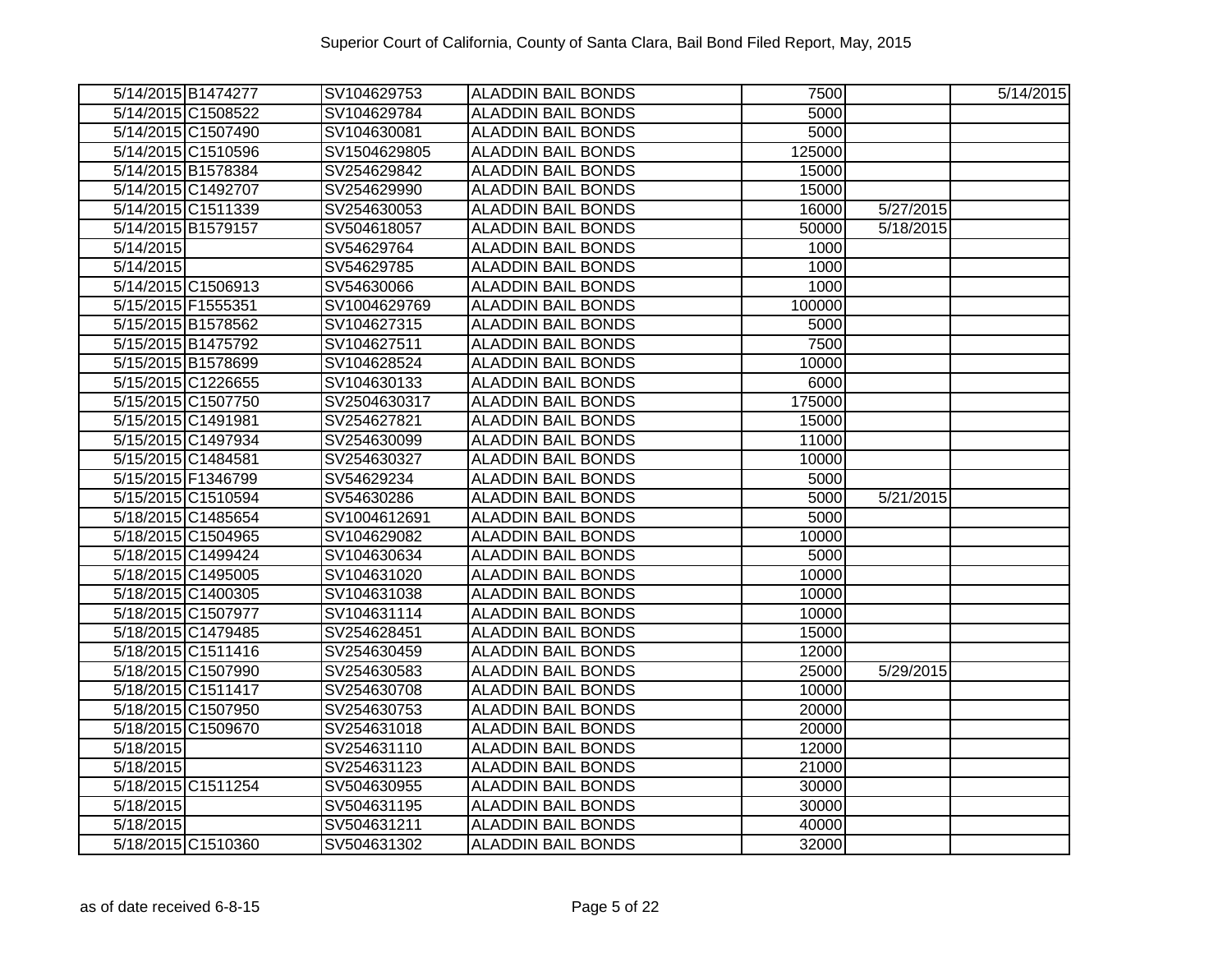| 5/18/2015 C1508341 | SV54229564   | <b>ALADDIN BAIL BONDS</b> | 5000               |           |  |
|--------------------|--------------|---------------------------|--------------------|-----------|--|
| 5/18/2015 CC777086 | SV54628860   | <b>ALADDIN BAIL BONDS</b> | 5000               |           |  |
| 5/18/2015 CC775853 | SV54628861   | <b>ALADDIN BAIL BONDS</b> | 5000               |           |  |
| 5/18/2015 C1510615 | SV54630823   | <b>ALADDIN BAIL BONDS</b> | 5000               | 5/26/2015 |  |
| 5/18/2015 C1505472 | SV54631017   | <b>ALADDIN BAIL BONDS</b> | 1000               |           |  |
| 5/18/2015          | SV54631021   | <b>ALADDIN BAIL BONDS</b> | 5000               |           |  |
| 5/18/2015 C1508960 | SV54631213   | <b>ALADDIN BAIL BONDS</b> | 5000               |           |  |
| 5/19/2015 C1510256 | SV1004631506 | <b>ALADDIN BAIL BONDS</b> | 50000              |           |  |
| 5/19/2015 C1507144 | SV1004631590 | <b>ALADDIN BAIL BONDS</b> | 86000              |           |  |
| 5/19/2015 F1555241 | SV104630694  | <b>ALADDIN BAIL BONDS</b> | 7000               | 6/4/2015  |  |
| 5/19/2015 C1510239 | SV254630720  | <b>ALADDIN BAIL BONDS</b> | 15000              |           |  |
| 5/19/2015 C1501680 | SV254631496  | <b>ALADDIN BAIL BONDS</b> | 25000              |           |  |
| 5/19/2015          | SV254631591  | <b>ALADDIN BAIL BONDS</b> | 15000              |           |  |
| 5/19/2015 F1555076 | SV4630782    | <b>ALADDIN BAIL BONDS</b> | 5000               |           |  |
| 5/19/2015 F1555397 | SV504630213  | <b>ALADDIN BAIL BONDS</b> | 35000              |           |  |
| 5/19/2015          | SV504631429  | <b>ALADDIN BAIL BONDS</b> | 36000              |           |  |
| 5/19/2015 F1555263 | SV54629897   | <b>ALADDIN BAIL BONDS</b> | 5000               |           |  |
| 5/19/2015 C1400607 | SV54631509   | <b>ALADDIN BAIL BONDS</b> | 5000               | 5/26/2015 |  |
| 5/19/2015 C1400685 | SV54631510   | <b>ALADDIN BAIL BONDS</b> | 1000               | 5/26/2015 |  |
| 5/20/2015          | SV1004631918 | <b>ALADDIN BAIL BONDS</b> | 75000              |           |  |
| 5/20/2015 B1579030 | SV104630238  | <b>ALADDIN BAIL BONDS</b> | 10000              |           |  |
| 5/20/2015 C1511420 | SV104631666  | <b>ALADDIN BAIL BONDS</b> | 10000              |           |  |
| 5/20/2015 C1503688 | SV254631585  | <b>ALADDIN BAIL BONDS</b> | 15000              |           |  |
| 5/20/2015 C1510260 | SV254631833  | <b>ALADDIN BAIL BONDS</b> | 20000              |           |  |
| 5/20/2015 B1579178 | SV504630830  | <b>ALADDIN BAIL BONDS</b> | 50000              |           |  |
| 5/20/2015 C1507716 | SV504630969  | <b>ALADDIN BAIL BONDS</b> | 50000              |           |  |
| 5/20/2015 C1503286 | SV504631437  | <b>ALADDIN BAIL BONDS</b> | $\overline{50000}$ |           |  |
| 5/20/2015 C1509227 | SV504631700  | <b>ALADDIN BAIL BONDS</b> | 20000              |           |  |
| 5/20/2015 B1259808 | SV504631786  | <b>ALADDIN BAIL BONDS</b> | 50000              |           |  |
| 5/20/2015 C1509275 | SV504631860  | ALADDIN BAIL BONDS        | 31000              |           |  |
| 5/20/2015 C1507611 | SV54629547   | <b>ALADDIN BAIL BONDS</b> | 3000               |           |  |
| 5/20/2015 C1495205 | SV54630290   | <b>ALADDIN BAIL BONDS</b> | 5000               |           |  |
| 5/20/2015 B1474949 | SV54630858   | <b>ALADDIN BAIL BONDS</b> | 5000               |           |  |
| 5/20/2015 B1471876 | SV54630859   | <b>ALADDIN BAIL BONDS</b> | 1000               |           |  |
| 5/20/2015 C1503679 | SV54631869   | <b>ALADDIN BAIL BONDS</b> | 1000               |           |  |
| 5/21/2015 F1555544 | SV1004631730 | <b>ALADDIN BAIL BONDS</b> | 15000              |           |  |
| 5/21/2015 C1490408 | SV1004631951 | <b>ALADDIN BAIL BONDS</b> | 50000              | 6/3/2015  |  |
| 5/21/2015 C1506905 | SV104630122  | <b>ALADDIN BAIL BONDS</b> | 10000              |           |  |
| 5/21/2015          | SV104631956  | <b>ALADDIN BAIL BONDS</b> | 7000               |           |  |
| 5/21/2015 F1452196 | SV254631587  | <b>ALADDIN BAIL BONDS</b> | 15000              |           |  |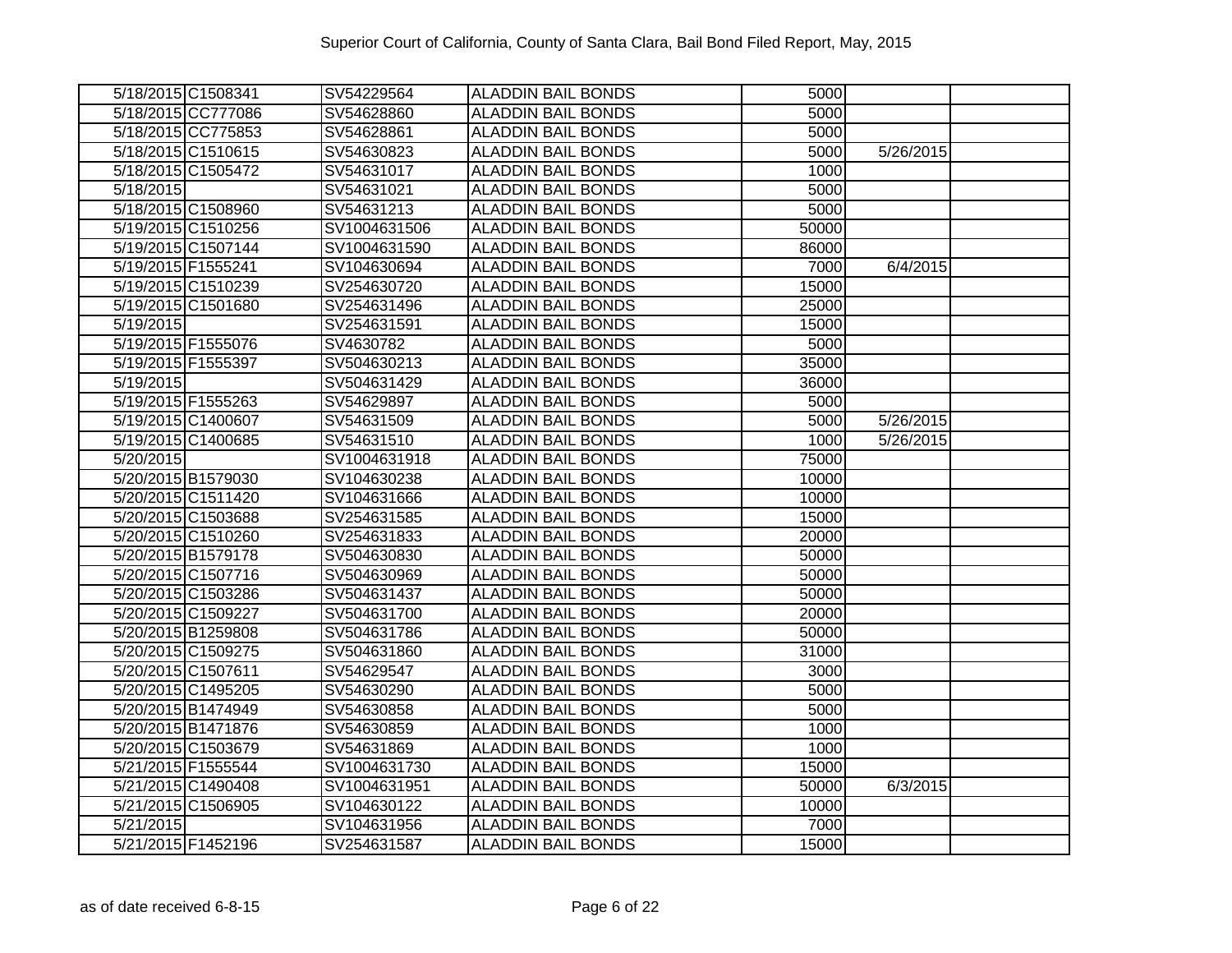|                    | 5/21/2015 C1505087 | SV254632139  | <b>ALADDIN BAIL BONDS</b> | 10000  |          |  |
|--------------------|--------------------|--------------|---------------------------|--------|----------|--|
| 5/21/2015 F1452760 |                    | SV504630072  | <b>ALADDIN BAIL BONDS</b> | 35000  |          |  |
| 5/21/2015          |                    | SV504631979  | <b>ALADDIN BAIL BONDS</b> | 25000  |          |  |
|                    | 5/21/2015 C1511104 | SV504632085  | <b>ALADDIN BAIL BONDS</b> | 50000  |          |  |
|                    | 5/21/2015 C1511104 | SV504632104  | <b>ALADDIN BAIL BONDS</b> | 50000  |          |  |
| 5/21/2015          |                    | SV504632119  | <b>ALADDIN BAIL BONDS</b> | 31000  |          |  |
|                    | 5/21/2015 C1503066 | SV54628916   | <b>ALADDIN BAIL BONDS</b> | 5000   |          |  |
| 5/21/2015 F1554509 |                    | SV54630318   | <b>ALADDIN BAIL BONDS</b> | 5000   |          |  |
| 5/21/2015 F1554378 |                    | SV54630319   | <b>ALADDIN BAIL BONDS</b> | 5000   |          |  |
| 5/22/2015          |                    | SV104632394  | <b>ALADDIN BAIL BONDS</b> | 10000  |          |  |
|                    | 5/22/2015 C1504712 | SV104632602  | <b>ALADDIN BAIL BONDS</b> | 10000  |          |  |
| 5/22/2015          |                    | SV254632340  | <b>ALADDIN BAIL BONDS</b> | 15000  |          |  |
|                    | 5/22/2015 C1506352 | SV254632486  | <b>ALADDIN BAIL BONDS</b> | 10000  |          |  |
|                    | 5/22/2015 C1511965 | SV254632492  | <b>ALADDIN BAIL BONDS</b> | 22000  | 6/4/2015 |  |
|                    | 5/22/2015 C1511814 | SV504632321  | <b>ALADDIN BAIL BONDS</b> | 35000  |          |  |
|                    | 5/22/2015 C1501793 | SV504632323  | <b>ALADDIN BAIL BONDS</b> | 25000  |          |  |
|                    | 5/22/2015 C1508318 | SV504632485  | <b>ALADDIN BAIL BONDS</b> | 30000  |          |  |
|                    | 5/22/2015 C1511045 | SV504632489  | <b>ALADDIN BAIL BONDS</b> | 50000  |          |  |
| 5/22/2015 C1511087 |                    | SV54632476   | <b>ALADDIN BAIL BONDS</b> | 5000   |          |  |
|                    | 5/26/2015 C1498839 | SV1004631415 | <b>ALADDIN BAIL BONDS</b> | 100000 |          |  |
|                    | 5/26/2015 B1370283 | SV104623239  | <b>ALADDIN BAIL BONDS</b> | 10000  |          |  |
|                    | 5/26/2015 B1471959 | SV104630113  | <b>ALADDIN BAIL BONDS</b> | 10000  |          |  |
| 5/26/2015          |                    | SV104630611  | <b>ALADDIN BAIL BONDS</b> | 10000  |          |  |
|                    | 5/26/2015 C1245574 | SV104631005  | <b>ALADDIN BAIL BONDS</b> | 10000  |          |  |
|                    | 5/26/2015 C1505692 | SV104632182  | <b>ALADDIN BAIL BONDS</b> | 7000   |          |  |
|                    | 5/26/2015 C1509350 | SV104632908  | <b>ALADDIN BAIL BONDS</b> | 10000  |          |  |
|                    | 5/26/2015 C1494620 | SV104632950  | <b>ALADDIN BAIL BONDS</b> | 10000  |          |  |
| 5/26/2015          |                    | SV104633003  | <b>ALADDIN BAIL BONDS</b> | 10000  |          |  |
| 5/26/2015          |                    | SV104633011  | <b>ALADDIN BAIL BONDS</b> | 6000   |          |  |
|                    | 5/26/2015 C1506216 | SV104633202  | <b>ALADDIN BAIL BONDS</b> | 10000  |          |  |
|                    | 5/26/2015 C1509133 | SV104633204  | <b>ALADDIN BAIL BONDS</b> | 10000  |          |  |
|                    | 5/26/2015 C1401309 | SV104633205  | <b>ALADDIN BAIL BONDS</b> | 10000  |          |  |
|                    | 5/26/2015 C1511264 | SV104633241  | <b>ALADDIN BAIL BONDS</b> | 10000  |          |  |
| 5/26/2015 F1450653 |                    | SV254631614  | <b>ALADDIN BAIL BONDS</b> | 6000   |          |  |
|                    | 5/26/2015 C1510332 | SV254631876  | <b>ALADDIN BAIL BONDS</b> | 15000  |          |  |
|                    | 5/26/2015 C1400443 | SV254632582  | <b>ALADDIN BAIL BONDS</b> | 23000  |          |  |
| 5/26/2015          |                    | SV254632974  | <b>ALADDIN BAIL BONDS</b> | 20000  |          |  |
|                    | 5/26/2015 C1512203 | SV254632982  | ALADDIN BAIL BONDS        | 12000  |          |  |
|                    | 5/26/2015 C1507534 | SV254633037  | <b>ALADDIN BAIL BONDS</b> | 20000  |          |  |
| 5/26/2015          |                    | SV254633055  | <b>ALADDIN BAIL BONDS</b> | 25000  |          |  |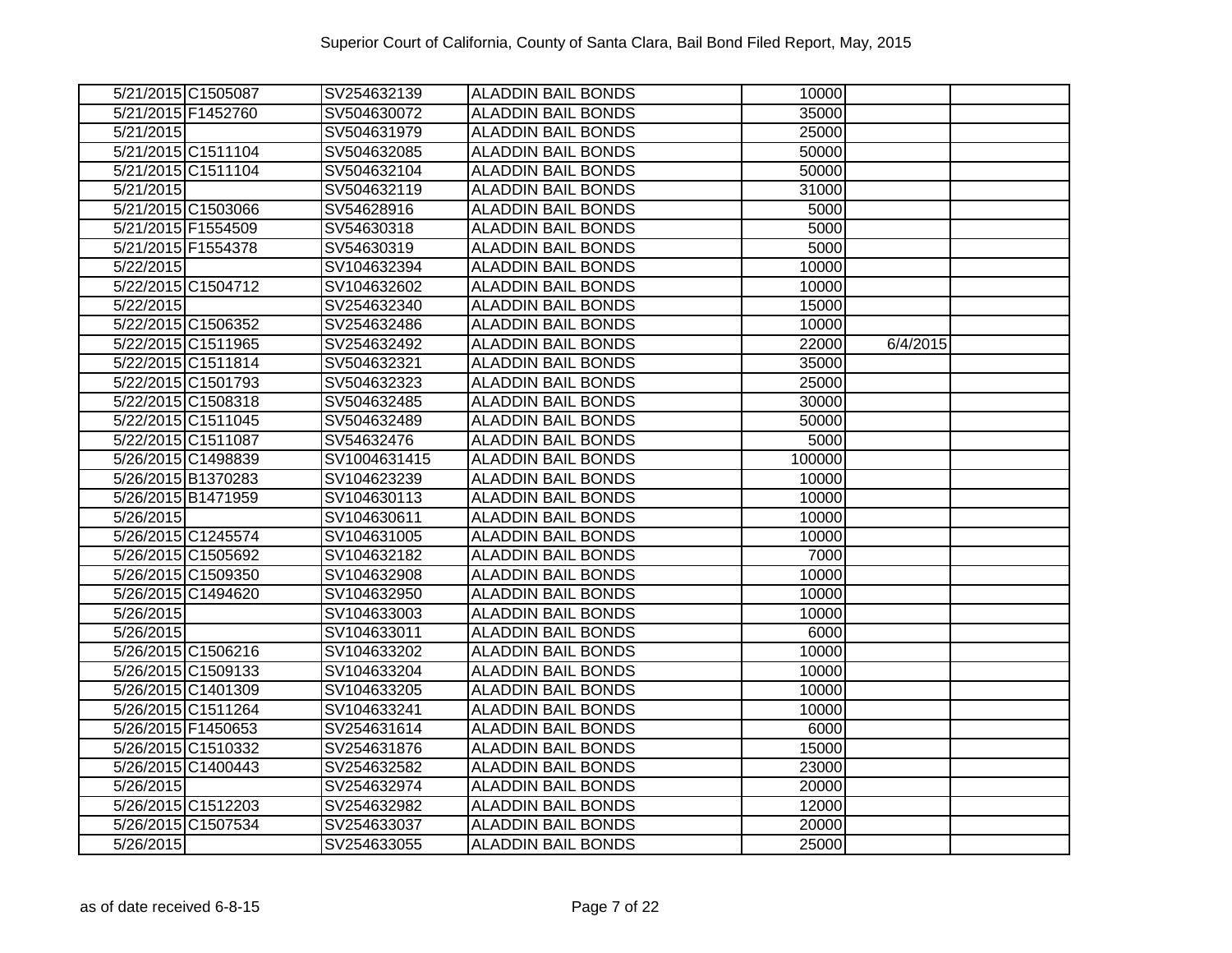| 5/26/2015              | SV254633411  | <b>ALADDIN BAIL BONDS</b> | $\overline{1}0000$ |  |
|------------------------|--------------|---------------------------|--------------------|--|
| 5/26/2015              | SV254633421  | <b>ALADDIN BAIL BONDS</b> | 25000              |  |
| 5/26/2015              | SV254633512  | <b>ALADDIN BAIL BONDS</b> | 16000              |  |
| 5/26/2015              | SV254633564  | <b>ALADDIN BAIL BONDS</b> | 25000              |  |
| 5/26/2015 C1511685     | SV254633611  | <b>ALADDIN BAIL BONDS</b> | 17000              |  |
| 5/26/2015              | SV254633677  | <b>ALADDIN BAIL BONDS</b> | 15000              |  |
| 5/26/2015              | SV254633700  | <b>ALADDIN BAIL BONDS</b> | 15000              |  |
| 5/26/2015              | SV504632624  | <b>ALADDIN BAIL BONDS</b> | 5000               |  |
| 5/26/2015              | SV504632630  | <b>ALADDIN BAIL BONDS</b> | 15000              |  |
| 5/26/2015 C1502885     | SV504633193  | <b>ALADDIN BAIL BONDS</b> | 28000              |  |
| 5/26/2015 C1483532     | SV504633203  | <b>ALADDIN BAIL BONDS</b> | 50000              |  |
| 5/26/2015              | SV504633328  | <b>ALADDIN BAIL BONDS</b> | 35000              |  |
| 5/26/2015              | SV504633387  | <b>ALADDIN BAIL BONDS</b> | 25000              |  |
| 5/26/2015 C1489219     | SV504633480  | <b>ALADDIN BAIL BONDS</b> | 5000               |  |
| 5/26/2015 C1510617     | SV504633565  | <b>ALADDIN BAIL BONDS</b> | 36000              |  |
| 5/26/2015 C1506834     | SV54631821   | ALADDIN BAIL BONDS        | 5000               |  |
| 5/26/2015 C1494721     | SV54632202   | <b>ALADDIN BAIL BONDS</b> | 5000               |  |
| 5/26/2015 C1509341     | SV54632893   | <b>ALADDIN BAIL BONDS</b> | 5000               |  |
| 5/27/2015 C1509367     | SV1004632036 | <b>ALADDIN BAIL BONDS</b> | 75000              |  |
| 5/27/2015 C1507593     | SV1004633920 | <b>ALADDIN BAIL BONDS</b> | 85000              |  |
| 5/27/2015 B1474990     | SV104631693  | <b>ALADDIN BAIL BONDS</b> | 10000              |  |
| 5/27/2015 B1579330     | SV104632604  | <b>ALADDIN BAIL BONDS</b> | 9000               |  |
| 5/27/2015 C1507629     | SV104633916  | <b>ALADDIN BAIL BONDS</b> | 8000               |  |
| 5/27/2015              | SV104634070  | <b>ALADDIN BAIL BONDS</b> | 10000              |  |
| 5/27/2015              | SV254631331  | <b>ALADDIN BAIL BONDS</b> | 2500               |  |
| 5/27/2015 B1472953     | SV254631692  | <b>ALADDIN BAIL BONDS</b> | 25000              |  |
| 5/27/2015 B1579019     | SV254632380  | <b>ALADDIN BAIL BONDS</b> | 25000              |  |
| 5/27/2015              | SV25463252   | <b>ALADDIN BAIL BONDS</b> | 15000              |  |
| 5/27/2015              | SV254633069  | <b>ALADDIN BAIL BONDS</b> | 10000              |  |
| 5/27/2015              | SV254633812  | <b>ALADDIN BAIL BONDS</b> | 25000              |  |
| 5/27/2015 C1508555     | SV504612689  | <b>ALADDIN BAIL BONDS</b> | 50000              |  |
| 5/27/2015 C1499036     | SV504629275  | <b>ALADDIN BAIL BONDS</b> | 50000              |  |
| 5/27/2015              | SV504631435  | <b>ALADDIN BAIL BONDS</b> | 27000              |  |
| 5/27/2015 B1476177     | SV504631691  | <b>ALADDIN BAIL BONDS</b> | 50000              |  |
| 5/27/2015 B1154745     | SV504631785  | <b>ALADDIN BAIL BONDS</b> | 50000              |  |
| 5/27/2015 F1554234     | SV504632851  | <b>ALADDIN BAIL BONDS</b> | 50000              |  |
| $\overline{5/27/2015}$ | SV504633383  | <b>ALADDIN BAIL BONDS</b> | 26000              |  |
| 5/27/2015 F1555599     | SV504633461  | <b>ALADDIN BAIL BONDS</b> | 20000              |  |
| 5/27/2015 C1511178     | SV504633921  | <b>ALADDIN BAIL BONDS</b> | 35000              |  |
| 5/27/2015 CC780238     | SV504634037  | <b>ALADDIN BAIL BONDS</b> | 50000              |  |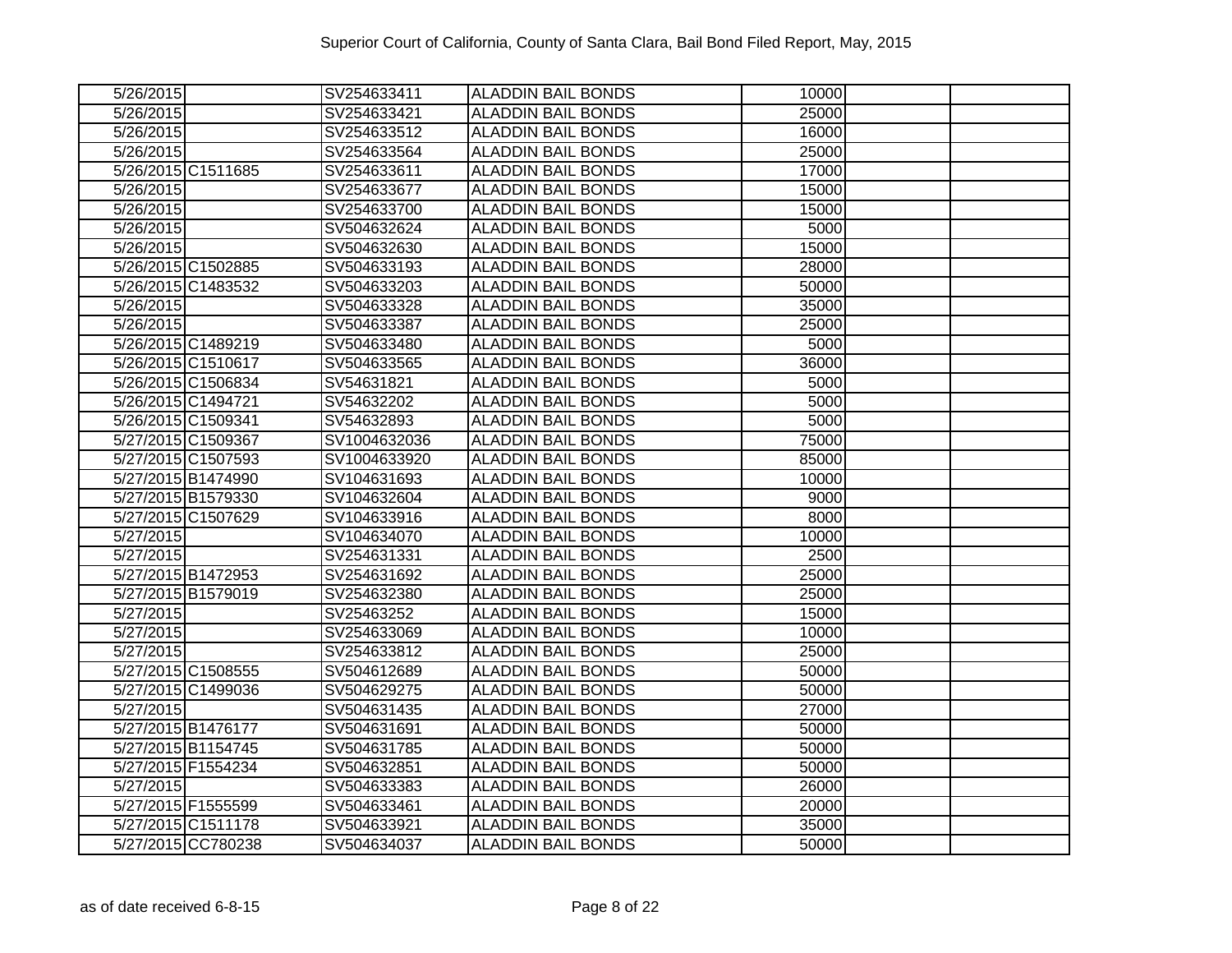|                        | 5/27/2015 C1511994 | SV504634092  | <b>ALADDIN BAIL BONDS</b>      | 27000  |          |  |
|------------------------|--------------------|--------------|--------------------------------|--------|----------|--|
|                        | 5/27/2015 C1506667 | SV54612685   | <b>ALADDIN BAIL BONDS</b>      | 5000   |          |  |
| 5/27/2015 F1453133     |                    | SV54633535   | <b>ALADDIN BAIL BONDS</b>      | 5000   |          |  |
| 5/27/2015              |                    | SV54633825   | <b>ALADDIN BAIL BONDS</b>      | 5000   |          |  |
| 5/28/2015 B1579356     |                    | SV104623622  | <b>ALADDIN BAIL BONDS</b>      | 10000  |          |  |
|                        | 5/28/2015 C1508913 | SV104632408  | <b>ALADDIN BAIL BONDS</b>      | 10000  |          |  |
|                        | 5/28/2015 C1506016 | SV254632819  | <b>ALADDIN BAIL BONDS</b>      | 15000  |          |  |
|                        | 5/28/2015 C1503449 | SV254633843  | <b>ALADDIN BAIL BONDS</b>      | 12000  |          |  |
| 5/28/2015              |                    | SV254634265  | <b>ALADDIN BAIL BONDS</b>      | 25000  |          |  |
|                        | 5/28/2015 C1491289 | SV254634316  | <b>ALADDIN BAIL BONDS</b>      | 15000  |          |  |
|                        | 5/28/2015 C1504400 | SV54634255   | <b>ALADDIN BAIL BONDS</b>      | 5000   |          |  |
| 5/28/2015 C1502481     |                    | SV54634256   | <b>ALADDIN BAIL BONDS</b>      | 5000   |          |  |
| 5/28/2015              |                    | SV54634257   | <b>ALADDIN BAIL BONDS</b>      | 5000   |          |  |
| 5/28/2015              |                    | SV54634317   | <b>ALADDIN BAIL BONDS</b>      | 1000   |          |  |
| 5/28/2015              |                    | SV54634335   | <b>ALADDIN BAIL BONDS</b>      | 5000   |          |  |
| $\overline{5/29/2015}$ |                    | SV1004634503 | <b>ALADDIN BAIL BONDS</b>      | 60000  |          |  |
|                        | 5/29/2015 C1511047 | SV1004634567 | <b>ALADDIN BAIL BONDS</b>      | 100000 |          |  |
|                        | 5/29/2015 C1509380 | SV1004634700 | <b>ALADDIN BAIL BONDS</b>      | 43000  |          |  |
|                        | 5/29/2015 C1508688 | SV1004634707 | <b>ALADDIN BAIL BONDS</b>      | 80000  |          |  |
|                        | 5/29/2015 C1505835 | SV104612964  | <b>ALADDIN BAIL BONDS</b>      | 5000   |          |  |
|                        | 5/29/2015 C1487056 | SV104631359  | <b>ALADDIN BAIL BONDS</b>      | 10000  |          |  |
|                        | 5/29/2015 B1472660 | SV104632872  | <b>ALADDIN BAIL BONDS</b>      | 10000  |          |  |
|                        | 5/29/2015 C1503436 | SV104633478  | <b>ALADDIN BAIL BONDS</b>      | 2500   |          |  |
| 5/29/2015              |                    | SV104634617  | <b>ALADDIN BAIL BONDS</b>      | 10000  |          |  |
|                        | 5/29/2015 C1495682 | SV254633665  | <b>ALADDIN BAIL BONDS</b>      | 14000  |          |  |
|                        | 5/29/2015 B1578773 | SV254633966  | <b>ALADDIN BAIL BONDS</b>      | 20000  |          |  |
| 5/29/2015              |                    | SV254634458  | <b>ALADDIN BAIL BONDS</b>      | 15000  |          |  |
|                        | 5/29/2015 C1511669 | SV504634561  | <b>ALADDIN BAIL BONDS</b>      | 25000  |          |  |
| 5/29/2015 B1578484     |                    | SV54631620   | <b>ALADDIN BAIL BONDS</b>      | 5000   |          |  |
| 5/29/2015              |                    | SV54634030   | <b>ALADDIN BAIL BONDS</b>      | 1000   |          |  |
| 5/29/2015              |                    | SV54634459   | <b>ALADDIN BAIL BONDS</b>      | 5000   |          |  |
|                        | 5/1/2015 F1451648  | 2015BB014990 | <b>ALICE CORTEZ BAIL BONDS</b> | 7500   |          |  |
| 5/14/2015 F1555154     |                    | 2015AA048599 | <b>ALICE CORTEZ BAIL BONDS</b> | 5000   |          |  |
|                        | 5/26/2015 F1554916 | 2015BB015046 | <b>ALICE CORTEZ BAIL BONDS</b> | 10000  |          |  |
|                        | 5/29/2015 B1579502 | 2015BB015048 | ALICE CORTEZ BAIL BONDS        | 10000  |          |  |
|                        | 5/1/2015 C1506409  | 5112949828   | ALL PRO BAIL BONDS             | 5000   |          |  |
|                        | 5/1/2015 C1508205  | 5112949969   | ALL PRO BAIL BONDS             | 5000   | 5/4/2015 |  |
|                        | 5/1/2015 C1511191  | 5272273061   | ALL PRO BAIL BONDS             | 25000  |          |  |
|                        | 5/4/2015 B1576683  | 5112917005   | ALL PRO BAIL BONDS             | 10000  |          |  |
|                        | 5/4/2015 C1506318  | 5112944807   | ALL PRO BAIL BONDS             | 10000  |          |  |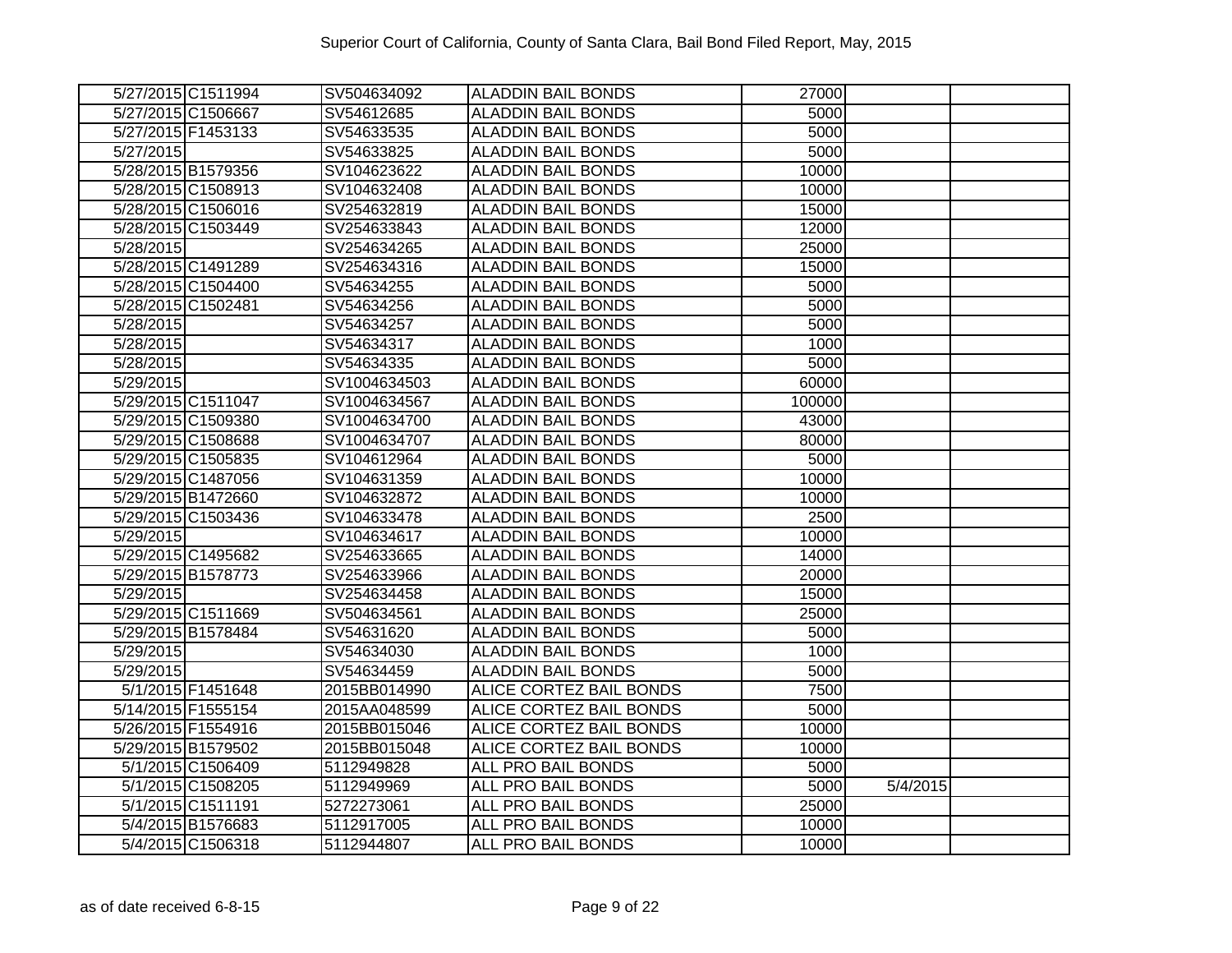| 5/4/2015 C1498086  | 5112947598 | <b>ALL PRO BAIL BONDS</b> | 10000 |           |           |
|--------------------|------------|---------------------------|-------|-----------|-----------|
| 5/4/2015 C1507233  | 5112949732 | <b>ALL PRO BAIL BONDS</b> | 10000 |           |           |
| 5/4/2015 C1503777  | 5112949790 | <b>ALL PRO BAIL BONDS</b> | 3000  |           |           |
| 5/4/2015           | 5112949972 | ALL PRO BAIL BONDS        | 5000  |           |           |
| 5/4/2015 C1511677  | 5112950273 | ALL PRO BAIL BONDS        | 10000 | 6/1/2015  |           |
| 5/4/2015           | 5112956499 | <b>ALL PRO BAIL BONDS</b> | 5000  |           |           |
| 5/4/2015 C1511702  | 5272295692 | <b>ALL PRO BAIL BONDS</b> | 16000 |           |           |
| 5/4/2015 C1510401  | 5272323474 | ALL PRO BAIL BONDS        | 11000 |           |           |
| 5/4/2015           | 5551359868 | <b>ALL PRO BAIL BONDS</b> | 25000 |           |           |
| 5/5/2015 F1554988  | 5112949774 | ALL PRO BAIL BONDS        | 5000  |           |           |
| 5/5/2015 F1554896  | 5112949787 | ALL PRO BAIL BONDS        | 10000 |           | 5/26/2015 |
| 5/5/2015 B1578831  | 5112949802 | ALL PRO BAIL BONDS        | 5000  |           |           |
| 5/5/2015 C1496607  | 5112949985 | ALL PRO BAIL BONDS        | 5000  | 5/7/2015  |           |
| 5/5/2015           | 5272295605 | ALL PRO BAIL BONDS        | 20000 |           |           |
| 5/5/2015           | 5551359813 | ALL PRO BAIL BONDS        | 41000 |           |           |
| 5/5/2015           | 5551377529 | ALL PRO BAIL BONDS        | 35000 |           | 6/4/2015  |
| 5/6/2015           | 5112950187 | ALL PRO BAIL BONDS        | 11000 |           |           |
| 5/6/2015 C1505732  | 5112950215 | <b>ALL PRO BAIL BONDS</b> | 6000  |           |           |
| 5/6/2015 C1507196  | 5112950231 | ALL PRO BAIL BONDS        | 6000  |           |           |
| 5/6/2015 B1579017  | 5112950244 | ALL PRO BAIL BONDS        | 10000 |           |           |
| 5/6/2015 C1475465  | 5272273032 | ALL PRO BAIL BONDS        | 25000 |           |           |
| 5/6/2015 C1498475  | 5272273045 | ALL PRO BAIL BONDS        | 15000 |           |           |
| 5/6/2015 C1506507  | 5272295580 | ALL PRO BAIL BONDS        | 20000 | 5/19/2015 |           |
| 5/6/2015 C1508268  | 5272295704 | ALL PRO BAIL BONDS        | 15000 |           |           |
| 5/6/2015 B1578935  | 5272323515 | <b>ALL PRO BAIL BONDS</b> | 25000 | 5/18/2015 |           |
| 5/7/2015 F1453780  | 5112950286 | <b>ALL PRO BAIL BONDS</b> | 5000  |           |           |
| 5/8/2015           | 5112950190 | ALL PRO BAIL BONDS        | 5000  |           |           |
| 5/8/2015           | 5112950299 | ALL PRO BAIL BONDS        | 10000 |           |           |
| 5/8/2015 C1355058  | 5272273511 | <b>ALL PRO BAIL BONDS</b> | 25000 |           |           |
| 5/8/2015 C1510860  | 5272295593 | ALL PRO BAIL BONDS        | 25000 |           |           |
| 5/8/2015 F1555330  | 5272323528 | <b>ALL PRO BAIL BONDS</b> | 10000 |           |           |
| 5/11/2015 C1503903 | 5112950116 | <b>ALL PRO BAIL BONDS</b> | 10000 |           |           |
| 5/11/2015          | 5112950257 | <b>ALL PRO BAIL BONDS</b> | 5000  |           |           |
| 5/11/2015 B1579071 | 5551359941 | ALL PRO BAIL BONDS        | 50000 |           |           |
| 5/12/2015          | 5112950020 | ALL PRO BAIL BONDS        | 3000  |           |           |
| 5/12/2015 F1555396 | 5112950129 | ALL PRO BAIL BONDS        | 1000  |           |           |
| 5/12/2015          | 5272323643 | ALL PRO BAIL BONDS        | 25000 |           |           |
| 5/12/2015          | 5272323656 | <b>ALL PRO BAIL BONDS</b> | 20000 |           |           |
| 5/12/2015          | 5272323669 | <b>ALL PRO BAIL BONDS</b> | 26000 |           |           |
| 5/12/2015 C1507713 | 5551377491 | ALL PRO BAIL BONDS        | 35000 |           |           |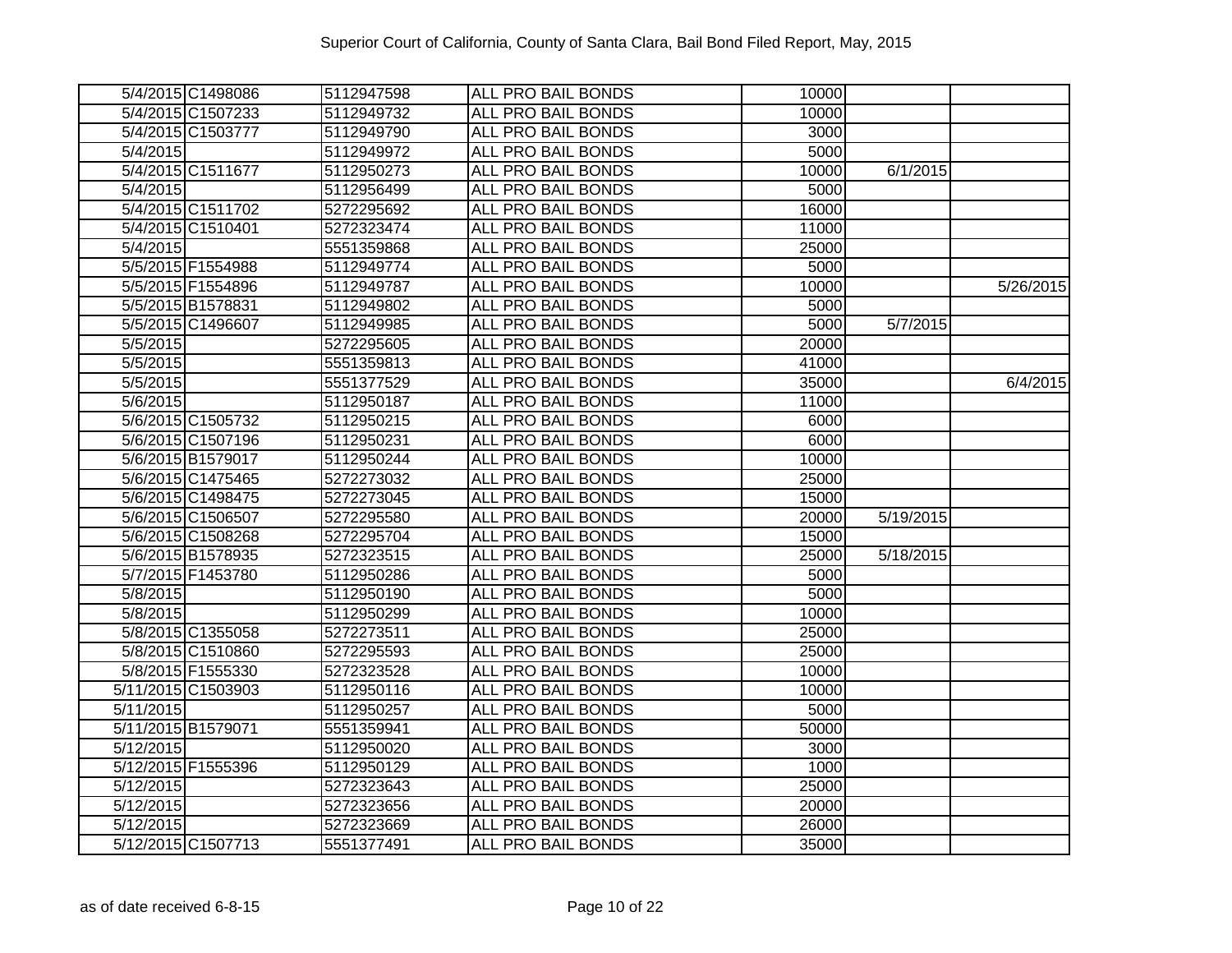| 5/13/2015 C1507705 | 5105517975  | <b>ALL PRO BAIL BONDS</b> | 100000 |           |  |
|--------------------|-------------|---------------------------|--------|-----------|--|
| 5/13/2015 C1496013 | 5112949716  | <b>ALL PRO BAIL BONDS</b> | 5000   |           |  |
| 5/13/2015 C1505361 | 5112949998  | <b>ALL PRO BAIL BONDS</b> | 3000   |           |  |
| 5/13/2015 C1508292 | 5112950004  | <b>ALL PRO BAIL BONDS</b> | 10000  |           |  |
| 5/13/2015          | 5272295762  | ALL PRO BAIL BONDS        | 25000  |           |  |
| 5/13/2015 B1473897 | 5272323461  | ALL PRO BAIL BONDS        | 25000  | 5/13/2015 |  |
| 5/13/2015 C1506633 | 5272323685  | ALL PRO BAIL BONDS        | 20000  | 5/26/2015 |  |
| 5/13/2015 C1507677 | 5551377503  | ALL PRO BAIL BONDS        | 35000  |           |  |
| 5/14/2015 B1578564 | 5112950161  | <b>ALL PRO BAIL BONDS</b> | 10000  |           |  |
| 5/14/2015 C1507561 | 5112950202  | ALL PRO BAIL BONDS        | 7500   |           |  |
| 5/14/2015 C1510934 | 5551381131  | ALL PRO BAIL BONDS        | 50000  |           |  |
| 5/15/2015 F1452884 | 5112858593  | ALL PRO BAIL BONDS        | 5000   |           |  |
| 5/15/2015 C1498747 | 5112950088  | ALL PRO BAIL BONDS        | 10000  |           |  |
| 5/15/2015 C1400927 | 5112950091  | ALL PRO BAIL BONDS        | 10000  |           |  |
| 5/15/2015 B1578482 | 5112950228  | ALL PRO BAIL BONDS        | 10000  |           |  |
| 5/15/2015          | 5272295494  | ALL PRO BAIL BONDS        | 15000  |           |  |
| 5/18/2015          | 5112950046  | ALL PRO BAIL BONDS        | 5000   |           |  |
| 5/18/2015 C1508730 | 5112950062  | ALL PRO BAIL BONDS        | 5000   |           |  |
| 5/18/2015 C1506852 | 5112950103  | ALL PRO BAIL BONDS        | 10000  |           |  |
| 5/18/2015 C1509775 | 5272323458  | ALL PRO BAIL BONDS        | 20000  | 5/21/2015 |  |
| 5/18/2015          | 5272323560  | ALL PRO BAIL BONDS        | 25000  |           |  |
| 5/18/2015          | 5272323573  | ALL PRO BAIL BONDS        | 10000  |           |  |
| 5/18/2015 C1506247 | 5272323586  | ALL PRO BAIL BONDS        | 1000   |           |  |
| 5/18/2015          | 5272323599  | ALL PRO BAIL BONDS        | 25000  |           |  |
| 5/18/2015 C1400593 | 5272323630  | ALL PRO BAIL BONDS        | 25000  |           |  |
| 5/18/2015 C1507743 | 5272323672  | ALL PRO BAIL BONDS        | 20000  |           |  |
| 5/18/2015 C1400828 | 5272329012  | ALL PRO BAIL BONDS        | 15000  |           |  |
| 5/18/2015          | 5551377545  | <b>ALL PRO BAIL BONDS</b> | 11000  |           |  |
| 5/18/2015 C1505038 | 5551381128  | ALL PRO BAIL BONDS        | 35000  |           |  |
| 5/18/2015 C1504821 | 5551381157  | ALL PRO BAIL BONDS        | 50000  |           |  |
| 5/18/2015          | 52723290238 | <b>ALL PRO BAIL BONDS</b> | 15000  |           |  |
| 5/19/2015 B1579175 | 5105512699  | ALL PRO BAIL BONDS        | 100000 |           |  |
| 5/19/2015 C1497828 | 5112950174  | <b>ALL PRO BAIL BONDS</b> | 10000  |           |  |
| 5/19/2015 F1554429 | 5272323557  | ALL PRO BAIL BONDS        | 25000  |           |  |
| 5/20/2015 C1355493 | 5112976211  | ALL PRO BAIL BONDS        | 10000  |           |  |
| 5/20/2015          | 5112976224  | ALL PRO BAIL BONDS        | 6000   |           |  |
| 5/20/2015 C1507308 | 5112976240  | <b>ALL PRO BAIL BONDS</b> | 5000   |           |  |
| 5/20/2015 C1228818 | 5112976253  | ALL PRO BAIL BONDS        | 5000   |           |  |
| 5/20/2015 C1504544 | 5112976266  | <b>ALL PRO BAIL BONDS</b> | 2500   |           |  |
| 5/20/2015          | 5272346536  | ALL PRO BAIL BONDS        | 15000  |           |  |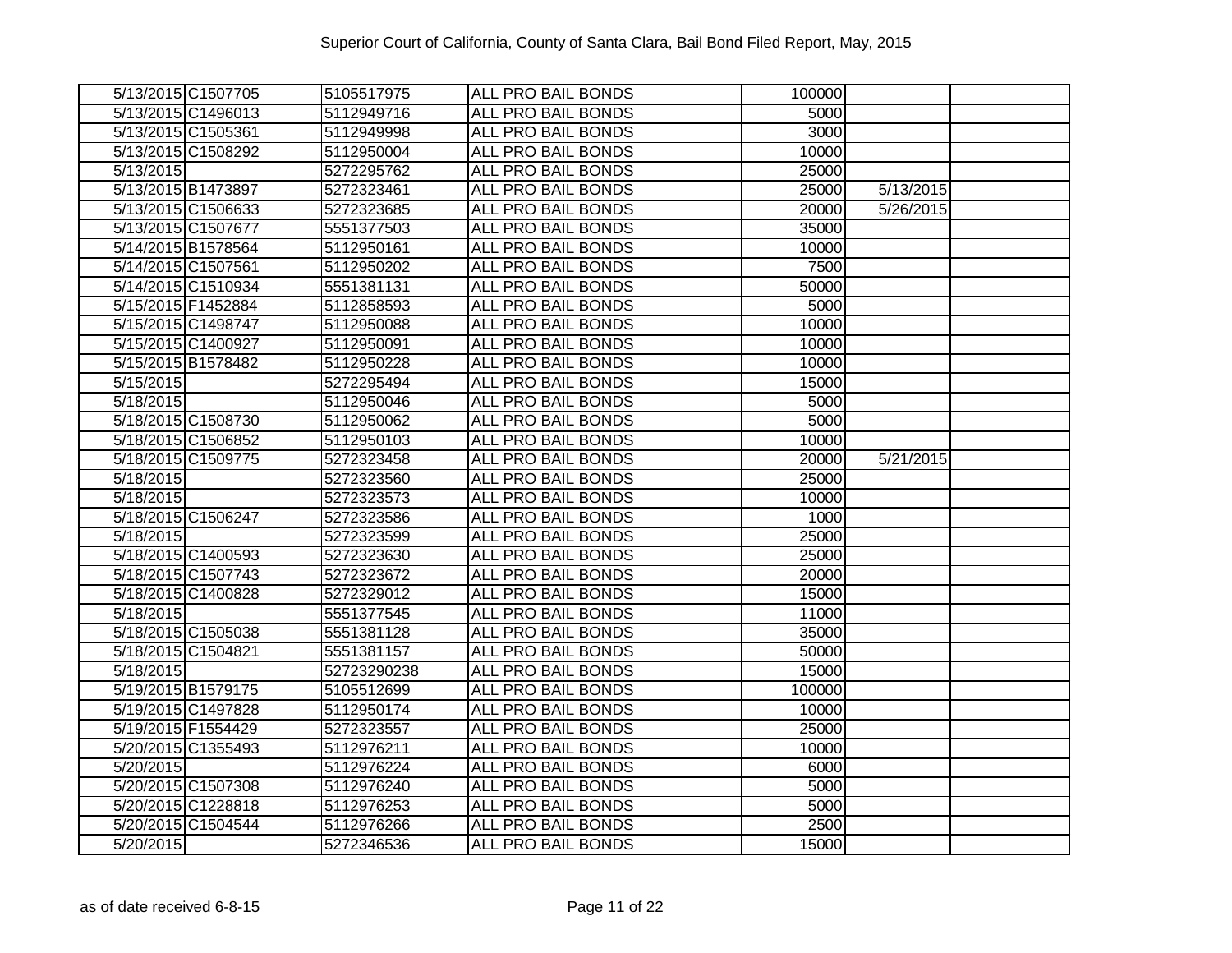| 5/20/2015 C1357582 | 5272346549 | <b>ALL PRO BAIL BONDS</b> | 17000 |          |
|--------------------|------------|---------------------------|-------|----------|
| 5/22/2015 C1495453 | 5105506179 | ALL PRO BAIL BONDS        | 65000 |          |
| 5/22/2015 C1493899 | 5112976208 | <b>ALL PRO BAIL BONDS</b> | 10000 |          |
| 5/22/2015          | 5272273029 | <b>ALL PRO BAIL BONDS</b> | 25000 |          |
| 5/22/2015 C1508206 | 5272323726 | <b>ALL PRO BAIL BONDS</b> | 15000 |          |
| 5/22/2015 C1511104 | 5551377516 | ALL PRO BAIL BONDS        | 50000 |          |
| 5/26/2015 C1505040 | 510552216  | ALL PRO BAIL BONDS        | 75000 |          |
| 5/26/2015 C1488846 | 5105489502 | ALL PRO BAIL BONDS        | 75000 |          |
| 5/26/2015 C1511078 | 5105517988 | <b>ALL PRO BAIL BONDS</b> | 75000 |          |
| 5/26/2015 F1453691 | 5112800547 | ALL PRO BAIL BONDS        | 10000 |          |
| 5/26/2015 FF723517 | 5112944597 | ALL PRO BAIL BONDS        | 10000 |          |
| 5/26/2015 F1554995 | 5112950059 | ALL PRO BAIL BONDS        | 10000 | 6/1/2015 |
| 5/26/2015 F1452927 | 5112976196 | ALL PRO BAIL BONDS        | 5000  |          |
| 5/26/2015          | 5112976307 | ALL PRO BAIL BONDS        | 3000  |          |
| 5/26/2015          | 5112976310 | ALL PRO BAIL BONDS        | 6000  |          |
| 5/26/2015 C1505790 | 5112976323 | ALL PRO BAIL BONDS        | 5000  |          |
| 5/26/2015 C1507165 | 5112976732 | ALL PRO BAIL BONDS        | 5000  |          |
| 5/26/2015 C1508009 | 5112976745 | ALL PRO BAIL BONDS        | 2000  |          |
| 5/26/2015 C1499435 | 5112976844 | <b>ALL PRO BAIL BONDS</b> | 5000  |          |
| 5/26/2015 C1512178 | 5272295759 | <b>ALL PRO BAIL BONDS</b> | 12000 |          |
| 5/26/2015 C1499243 | 5272295775 | ALL PRO BAIL BONDS        | 40000 |          |
| 5/26/2015          | 5272323601 | ALL PRO BAIL BONDS        | 21000 |          |
| 5/26/2015          | 5272323698 | ALL PRO BAIL BONDS        | 15000 |          |
| 5/26/2015 C1507668 | 5272323739 | ALL PRO BAIL BONDS        | 15000 |          |
| 5/26/2015          | 5272329025 | <b>ALL PRO BAIL BONDS</b> | 15000 |          |
| 5/26/2015          | 5272346552 | <b>ALL PRO BAIL BONDS</b> | 21000 |          |
| 5/26/2015          | 5272346565 | ALL PRO BAIL BONDS        | 20000 |          |
| 5/26/2015          | 5272346578 | ALL PRO BAIL BONDS        | 25000 |          |
| 5/26/2015          | 5272346581 | ALL PRO BAIL BONDS        | 25000 |          |
| 5/26/2015          | 5551359800 | ALL PRO BAIL BONDS        | 40000 |          |
| 5/26/2015 C1506751 | 5551359842 | <b>ALL PRO BAIL BONDS</b> | 35000 |          |
| 5/26/2015 C1503840 | 5551377008 | <b>ALL PRO BAIL BONDS</b> | 8000  |          |
| 5/26/2015          | 5551377730 | <b>ALL PRO BAIL BONDS</b> | 25000 |          |
| 5/26/2015          | 5551381144 | <b>ALL PRO BAIL BONDS</b> | 30000 |          |
| 5/27/2015 B1577935 | 5112976237 | ALL PRO BAIL BONDS        | 1000  |          |
| 5/27/2015 C1511294 | 5112976336 | ALL PRO BAIL BONDS        | 10000 |          |
| 5/27/2015          | 5112976729 | ALL PRO BAIL BONDS        | 1250  |          |
| 5/27/2015 C1512097 | 5272346846 | ALL PRO BAIL BONDS        | 25000 |          |
| 5/27/2015 B1260813 | 5551349337 | ALL PRO BAIL BONDS        | 50000 |          |
| 5/28/2015          | 5112917047 | ALL PRO BAIL BONDS        | 10000 |          |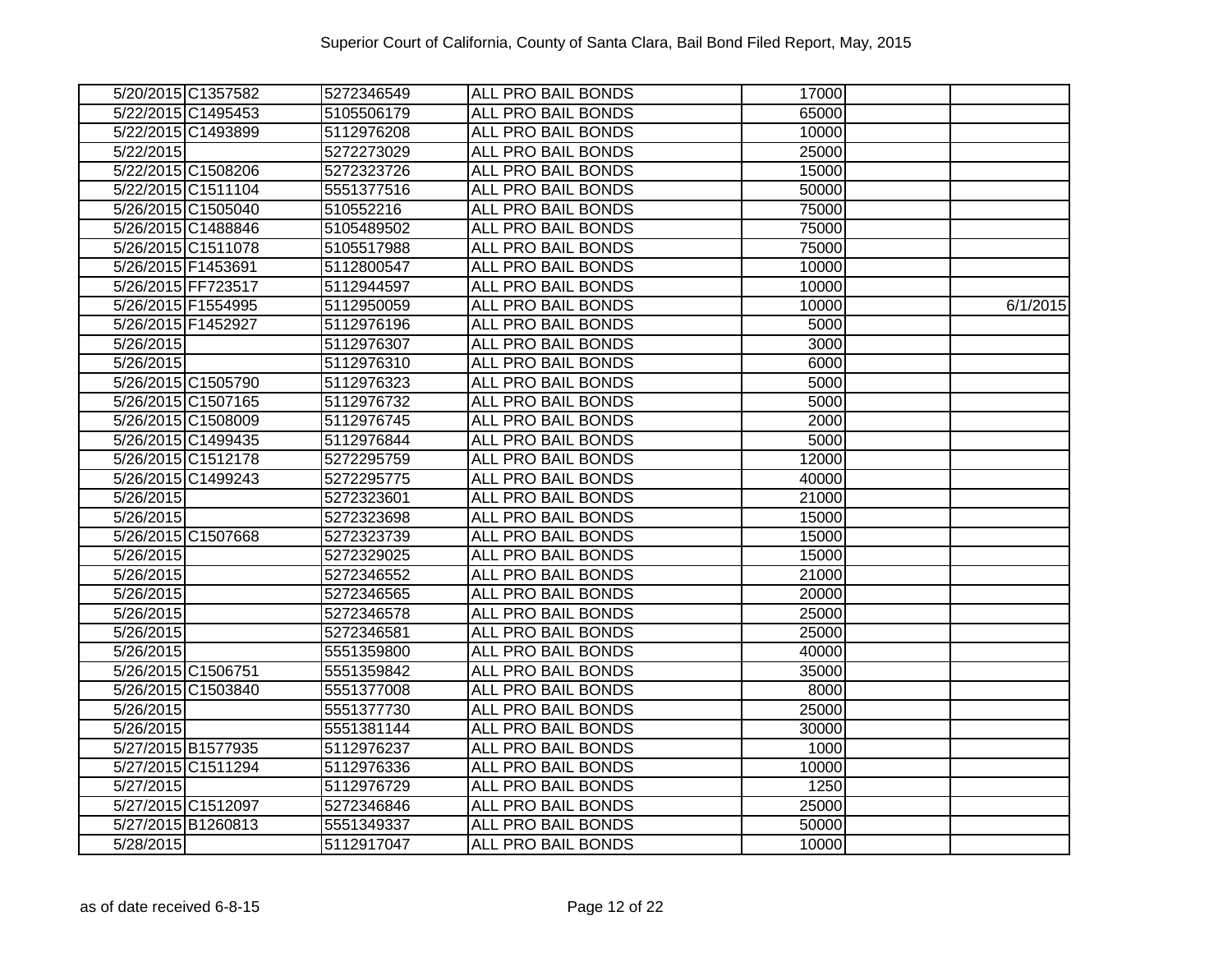| 5/28/2015 C1507662 | 5112976691   | <b>ALL PRO BAIL BONDS</b>  | 6000   |                        |           |
|--------------------|--------------|----------------------------|--------|------------------------|-----------|
| 5/28/2015          | 5112976716   | ALL PRO BAIL BONDS         | 10000  |                        |           |
| 5/28/2015 C1509266 | 5112976857   | <b>ALL PRO BAIL BONDS</b>  | 10000  |                        |           |
| 5/28/2015 C1348391 | 5272346523   | <b>ALL PRO BAIL BONDS</b>  | 20000  |                        |           |
| 5/28/2015 F1555594 | 5272346606   | <b>ALL PRO BAIL BONDS</b>  | 26000  |                        |           |
| 5/28/2015          | 5272346888   | ALL PRO BAIL BONDS         | 15000  |                        |           |
| 5/28/2015 C1505035 | 5551377743   | ALL PRO BAIL BONDS         | 5000   |                        |           |
| 5/29/2015 C1511123 | 5112976646   | ALL PRO BAIL BONDS         | 11000  |                        |           |
| 5/29/2015 C1487914 | 5112976688   | <b>ALL PRO BAIL BONDS</b>  | 5000   |                        |           |
| 5/29/2015 B1578541 | 5112976758   | ALL PRO BAIL BONDS         | 10000  |                        |           |
| 5/29/2015 C1511633 | 5112976761   | ALL PRO BAIL BONDS         | 5000   |                        |           |
| 5/29/2015 C1485041 | 5112976828   | ALL PRO BAIL BONDS         | 5000   |                        |           |
| 5/29/2015 C1511671 | 5112976831   | ALL PRO BAIL BONDS         | 5000   |                        |           |
| 5/29/2015 C1493828 | 5250028645   | ALL PRO BAIL BONDS         | 175000 |                        |           |
| 5/29/2015          | 5272346862   | ALL PRO BAIL BONDS         | 21000  |                        |           |
| 5/29/2015 C1511640 | 5272346891   | ALL PRO BAIL BONDS         | 25000  |                        |           |
| 5/4/2015           | IS30K176715  | <b>AMIGO BAIL BONDS</b>    | 25000  |                        |           |
| 5/20/2015          | IS50K106929  | AMIGO BAIL BONDS           | 40000  |                        |           |
| 5/1/2015 C1510323  | T10050498384 | <b>BAD BOYS BAIL BONDS</b> | 75000  |                        |           |
| 5/1/2015 C1490768  | T5050509156  | <b>BAD BOYS BAIL BONDS</b> | 50000  |                        |           |
| 5/4/2015 C1510409  | T1050505968  | <b>BAD BOYS BAIL BONDS</b> | 10000  |                        |           |
| 5/4/2015 C1507686  | T1050508599  | <b>BAD BOYS BAIL BONDS</b> | 2500   |                        |           |
| 5/4/2015           | T5050506942  | <b>BAD BOYS BAIL BONDS</b> | 25000  |                        |           |
| 5/4/2015 B1578725  | T5050509154  | <b>BAD BOYS BAIL BONDS</b> | 25000  |                        |           |
| 5/4/2015 C1502877  | T5050509155  | <b>BAD BOYS BAIL BONDS</b> | 50000  |                        |           |
| 5/4/2015           | T5050509159  | <b>BAD BOYS BAIL BONDS</b> | 16000  |                        |           |
| 5/4/2015 C1510510  | T5050509160  | <b>BAD BOYS BAIL BONDS</b> | 6000   |                        |           |
| 5/4/2015 C1507204  | T5050509161  | <b>BAD BOYS BAIL BONDS</b> | 25000  | $\overline{5/21/2015}$ |           |
| 5/4/2015           | T550505943   | <b>BAD BOYS BAIL BONDS</b> | 4000   |                        |           |
| 5/4/2015 C1506079  | T550508489   | <b>BAD BOYS BAIL BONDS</b> | 5000   |                        |           |
| 5/6/2015 C1494715  | T1050505650  | <b>BAD BOYS BAIL BONDS</b> | 5000   |                        |           |
| 5/6/2015 B1577641  | T1050508501  | <b>BAD BOYS BAIL BONDS</b> | 7500   |                        |           |
| 5/6/2015 C1492909  | T5050507032  | <b>BAD BOYS BAIL BONDS</b> | 30000  |                        |           |
| 5/6/2015 C1507219  | T550506713   | <b>BAD BOYS BAIL BONDS</b> | 5000   |                        |           |
| 5/6/2015 B1578476  | T550509065   | <b>BAD BOYS BAIL BONDS</b> | 5000   |                        |           |
| 5/8/2015 C1510088  | T1050508350  | <b>BAD BOYS BAIL BONDS</b> | 1000   |                        |           |
| 5/8/2015           | T2550509857  | <b>BAD BOYS BAIL BONDS</b> | 25000  |                        |           |
| 5/8/2015 C1511103  | T7550509891  | <b>BAD BOYS BAIL BONDS</b> | 75000  |                        | 5/21/2015 |
| 5/11/2015 C1509917 | T10050508636 | <b>BAD BOYS BAIL BONDS</b> | 100000 |                        |           |
| 5/11/2015          | T2550509856  | <b>BAD BOYS BAIL BONDS</b> | 25000  |                        |           |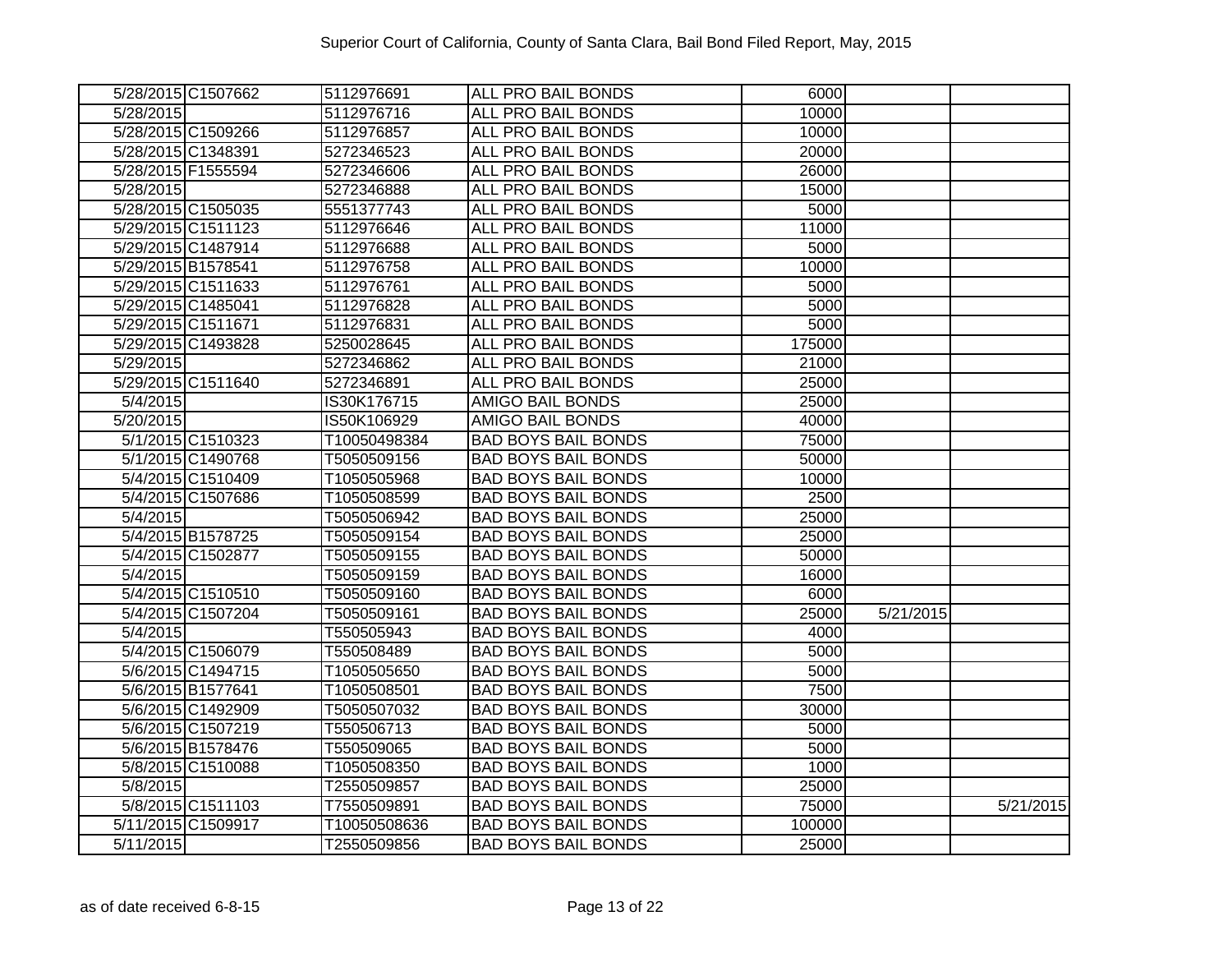| 5/11/2015          | T2550509862   | <b>BAD BOYS BAIL BONDS</b> | 11000  |                        |           |
|--------------------|---------------|----------------------------|--------|------------------------|-----------|
| 5/11/2015 C1510872 | T5050509740   | <b>BAD BOYS BAIL BONDS</b> | 35000  |                        | 5/21/2015 |
| 5/11/2015          | T5050509881   | <b>BAD BOYS BAIL BONDS</b> | 40000  |                        |           |
| 5/11/2015 C1509351 | T7550509890   | <b>BAD BOYS BAIL BONDS</b> | 75000  |                        |           |
| 5/12/2015          | T2550509864   | <b>BAD BOYS BAIL BONDS</b> | 16000  |                        |           |
| 5/12/2015 F1555148 | T5050506941   | <b>BAD BOYS BAIL BONDS</b> | 50000  | 5/28/2015              |           |
| 5/12/2015          | T5050507173   | <b>BAD BOYS BAIL BONDS</b> | 19000  |                        |           |
| 5/12/2015 C1498141 | T5050509878   | <b>BAD BOYS BAIL BONDS</b> | 25000  |                        |           |
| 5/12/2015 F1555370 | T550509842    | <b>BAD BOYS BAIL BONDS</b> | 5000   |                        |           |
| 5/13/2015 C1501556 | T10050509748  | <b>BAD BOYS BAIL BONDS</b> | 100000 |                        |           |
| 5/13/2015 C1115311 | T1050505651   | <b>BAD BOYS BAIL BONDS</b> | 10000  |                        |           |
| 5/13/2015 C1509040 | T1050508602   | <b>BAD BOYS BAIL BONDS</b> | 7000   |                        |           |
| 5/13/2015 C1508346 | T20050509187  | <b>BAD BOYS BAIL BONDS</b> | 110000 |                        |           |
| 5/13/2015 C1508007 | T2550506257   | <b>BAD BOYS BAIL BONDS</b> | 5000   |                        |           |
| 5/13/2015 C1511293 | T2550509701   | <b>BAD BOYS BAIL BONDS</b> | 11000  | $\overline{5/28/2015}$ | 6/1/2015  |
| 5/13/2015 C1507332 | T550509067    | <b>BAD BOYS BAIL BONDS</b> | 5000   |                        |           |
| 5/14/2015 B1579176 | T100505011677 | <b>BAD BOYS BAIL BONDS</b> | 100000 |                        |           |
| 5/14/2015 B1579176 | T10050510160  | <b>BAD BOYS BAIL BONDS</b> | 100000 |                        |           |
| 5/14/2015 B1578627 | T1050505349   | <b>BAD BOYS BAIL BONDS</b> | 10000  |                        |           |
| 5/14/2015 C1495344 | T1050505648   | <b>BAD BOYS BAIL BONDS</b> | 5000   |                        |           |
| 5/14/2015 F1555321 | T2550509705   | <b>BAD BOYS BAIL BONDS</b> | 10000  |                        |           |
| 5/14/2015 B1578870 | T5050506284   | <b>BAD BOYS BAIL BONDS</b> | 30000  |                        |           |
| 5/14/2015 C1497128 | T550509837    | <b>BAD BOYS BAIL BONDS</b> | 500    |                        |           |
| 5/14/2015 C1510405 | T550509838    | <b>BAD BOYS BAIL BONDS</b> | 5000   |                        |           |
| 5/15/2015 C1507570 | T10050511676  | <b>BAD BOYS BAIL BONDS</b> | 61000  |                        |           |
| 5/15/2015 B1578678 | T1050505649   | <b>BAD BOYS BAIL BONDS</b> | 10000  |                        |           |
| 5/15/2015 C1480731 | T2550509704   | <b>BAD BOYS BAIL BONDS</b> | 25000  |                        |           |
| 5/15/2015          | T550509835    | <b>BAD BOYS BAIL BONDS</b> | 1000   |                        |           |
| 5/15/2015 B1578774 | T550509840    | <b>BAD BOYS BAIL BONDS</b> | 5000   |                        |           |
| 5/18/2015 C1508921 | T1050505652   | <b>BAD BOYS BAIL BONDS</b> | 10000  |                        |           |
| 5/18/2015 C1510219 | T1050508597   | <b>BAD BOYS BAIL BONDS</b> | 10000  |                        |           |
| 5/18/2015 C1508919 | T1050508603   | <b>BAD BOYS BAIL BONDS</b> | 10000  |                        |           |
| 5/18/2015 C1510219 | T1050509093   | <b>BAD BOYS BAIL BONDS</b> | 10000  |                        |           |
| 5/18/2015 C1508924 | T2550509702   | <b>BAD BOYS BAIL BONDS</b> | 20000  |                        |           |
| 5/18/2015 C1507980 | T2550509865   | <b>BAD BOYS BAIL BONDS</b> | 20000  |                        |           |
| 5/18/2015          | T2550510137   | <b>BAD BOYS BAIL BONDS</b> | 25000  |                        |           |
| 5/18/2015          | T2550511761   | <b>BAD BOYS BAIL BONDS</b> | 20000  |                        |           |
| 5/18/2015 C1502287 | T5050510148   | <b>BAD BOYS BAIL BONDS</b> | 50000  |                        |           |
| 5/18/2015 C1091924 | T550509834    | <b>BAD BOYS BAIL BONDS</b> | 5000   |                        |           |
| 5/18/2015 C1508259 | T550509841    | <b>BAD BOYS BAIL BONDS</b> | 5000   |                        |           |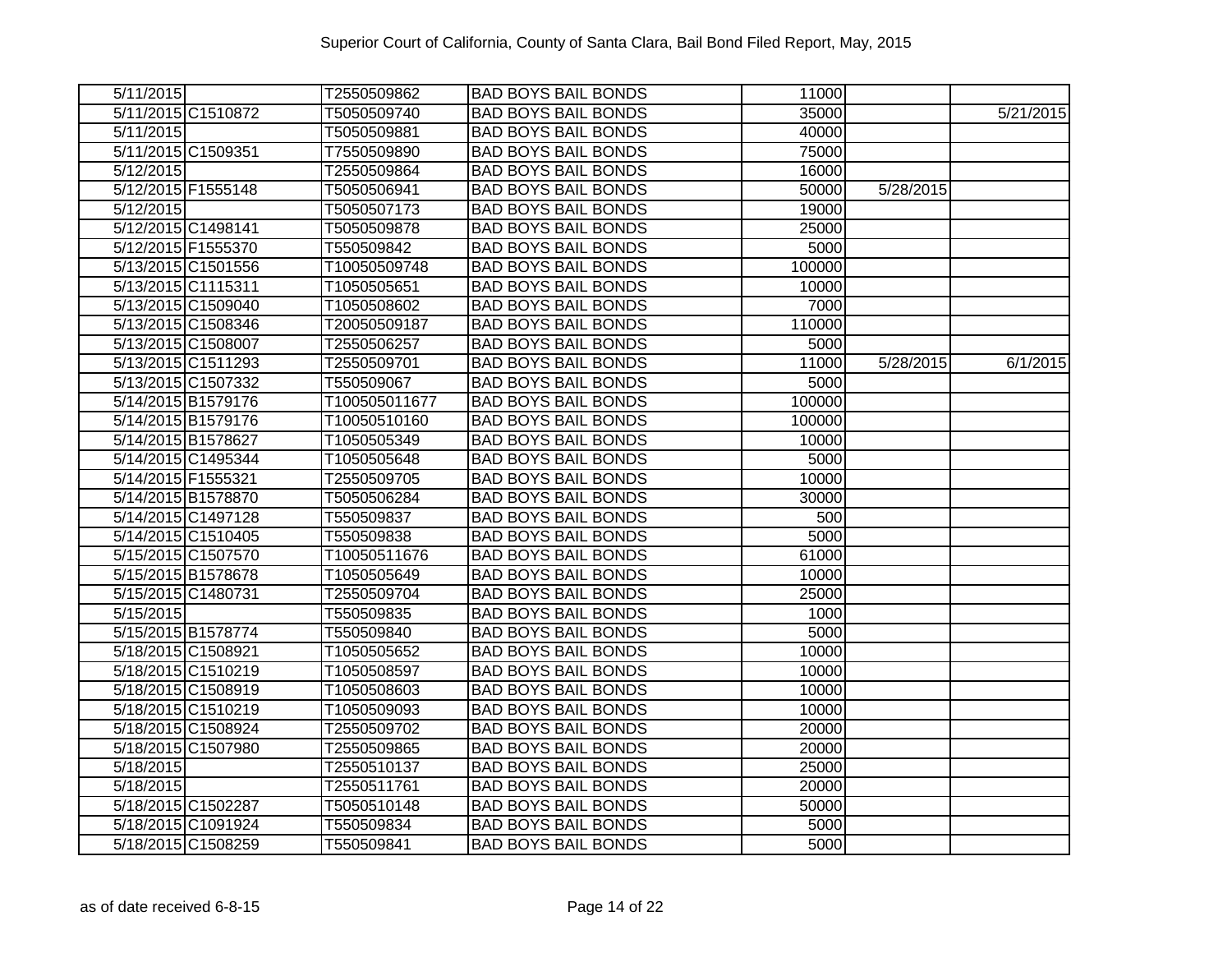| 5/18/2015 C1505700 |                   | T550511724         | <b>BAD BOYS BAIL BONDS</b>     | 2000   |          |  |
|--------------------|-------------------|--------------------|--------------------------------|--------|----------|--|
| 5/19/2015          |                   | T2550511759        | <b>BAD BOYS BAIL BONDS</b>     | 20000  |          |  |
| 5/19/2015 C1488649 |                   | T5050509884        | <b>BAD BOYS BAIL BONDS</b>     | 35000  |          |  |
| 5/20/2015 C1508983 |                   | T2550511750        | <b>BAD BOYS BAIL BONDS</b>     | 16000  |          |  |
| 5/20/2015 C1508976 |                   | T2550511757        | <b>BAD BOYS BAIL BONDS</b>     | 15000  |          |  |
| 5/20/2015 B1578604 |                   | T550509299         | <b>BAD BOYS BAIL BONDS</b>     | 5000   |          |  |
| 5/20/2015 C1507674 |                   | T550511633         | <b>BAD BOYS BAIL BONDS</b>     | 5000   |          |  |
| 5/21/2015 C1511103 |                   | T1M50509192        | <b>BAD BOYS BAIL BONDS</b>     | 150000 |          |  |
| 5/22/2015 C1505528 |                   | T2550511754        | <b>BAD BOYS BAIL BONDS</b>     | 11000  |          |  |
| 5/22/2015 C1502181 |                   | T2550511755        | <b>BAD BOYS BAIL BONDS</b>     | 2000   |          |  |
| 5/22/2015 C1502853 |                   | T550510096         | <b>BAD BOYS BAIL BONDS</b>     | 5000   |          |  |
| 5/26/2015 C1241071 |                   | T1050509090        | <b>BAD BOYS BAIL BONDS</b>     | 5000   |          |  |
| 5/26/2015 C1490281 |                   | T1050512043        | <b>BAD BOYS BAIL BONDS</b>     | 10000  |          |  |
| 5/26/2015          |                   | T2550509703        | <b>BAD BOYS BAIL BONDS</b>     | 15000  |          |  |
| 5/26/2015 C1492205 |                   | T2550512051        | <b>BAD BOYS BAIL BONDS</b>     | 11000  |          |  |
| 5/26/2015          |                   | T2550512057        | <b>BAD BOYS BAIL BONDS</b>     | 20000  |          |  |
| 5/26/2015          |                   | T5050511771        | <b>BAD BOYS BAIL BONDS</b>     | 45000  |          |  |
| 5/26/2015 C1507510 |                   | T5050511772        | <b>BAD BOYS BAIL BONDS</b>     | 25000  |          |  |
| 5/26/2015 B1577710 |                   | T550508571         | <b>BAD BOYS BAIL BONDS</b>     | 5000   |          |  |
| 5/26/2015 C1510336 |                   | T550511634         | <b>BAD BOYS BAIL BONDS</b>     | 5000   |          |  |
| 5/26/2015 C1506598 |                   | T550512025         | <b>BAD BOYS BAIL BONDS</b>     | 1000   |          |  |
| 5/26/2015 C1246775 |                   | T550512026         | <b>BAD BOYS BAIL BONDS</b>     | 5000   |          |  |
| 5/27/2015 B1263878 |                   | T10050511800       | <b>BAD BOYS BAIL BONDS</b>     | 75000  |          |  |
| 5/27/2015          |                   | T1050512041        | <b>BAD BOYS BAIL BONDS</b>     | 10000  |          |  |
| 5/27/2015 F1555395 |                   | T2550510135        | <b>BAD BOYS BAIL BONDS</b>     | 20000  |          |  |
| 5/27/2015 B1579400 |                   | T2550511756        | <b>BAD BOYS BAIL BONDS</b>     | 25000  |          |  |
| 5/27/2015 B1261858 |                   | T5050511663        | <b>BAD BOYS BAIL BONDS</b>     | 50000  |          |  |
| 5/27/2015 B1261232 |                   | T5050511665        | <b>BAD BOYS BAIL BONDS</b>     | 50000  |          |  |
| 5/28/2015 C1502431 |                   | T1050509085        | <b>BAD BOYS BAIL BONDS</b>     | 1000   |          |  |
| 5/28/2015 C1508028 |                   | T1050509302        | <b>BAD BOYS BAIL BONDS</b>     | 5000   |          |  |
| 5/28/2015 C1512096 |                   | T2550511839        | <b>BAD BOYS BAIL BONDS</b>     | 25000  |          |  |
| 5/28/2015 C1505527 |                   | T2550512053        | <b>BAD BOYS BAIL BONDS</b>     | 15000  |          |  |
| 5/28/2015 C1491187 |                   | T5050511770        | <b>BAD BOYS BAIL BONDS</b>     | 15000  |          |  |
| 5/29/2015 B1577639 |                   | T5050509880        | <b>BAD BOYS BAIL BONDS</b>     | 30000  |          |  |
| 5/29/2015          |                   | 214655 T5050511857 | <b>BAD BOYS BAIL BONDS</b>     | 50000  |          |  |
| 5/29/2015 C1508731 |                   | T550509836         | <b>BAD BOYS BAIL BONDS</b>     | 5000   |          |  |
| 5/26/2015          |                   | 52602358999        | <b>BAIL BOND MADE EASY</b>     | 16000  |          |  |
|                    | 5/1/2015 F1138099 | FCS1001458937      | <b>BAIL HOTLINE BAIL BONDS</b> | 100000 |          |  |
|                    | 5/1/2015 C1483596 | FCS101457041       | <b>BAIL HOTLINE BAIL BONDS</b> | 5000   | 5/1/2015 |  |
| 5/1/2015           |                   | FCS251457997       | <b>BAIL HOTLINE BAIL BONDS</b> | 21000  |          |  |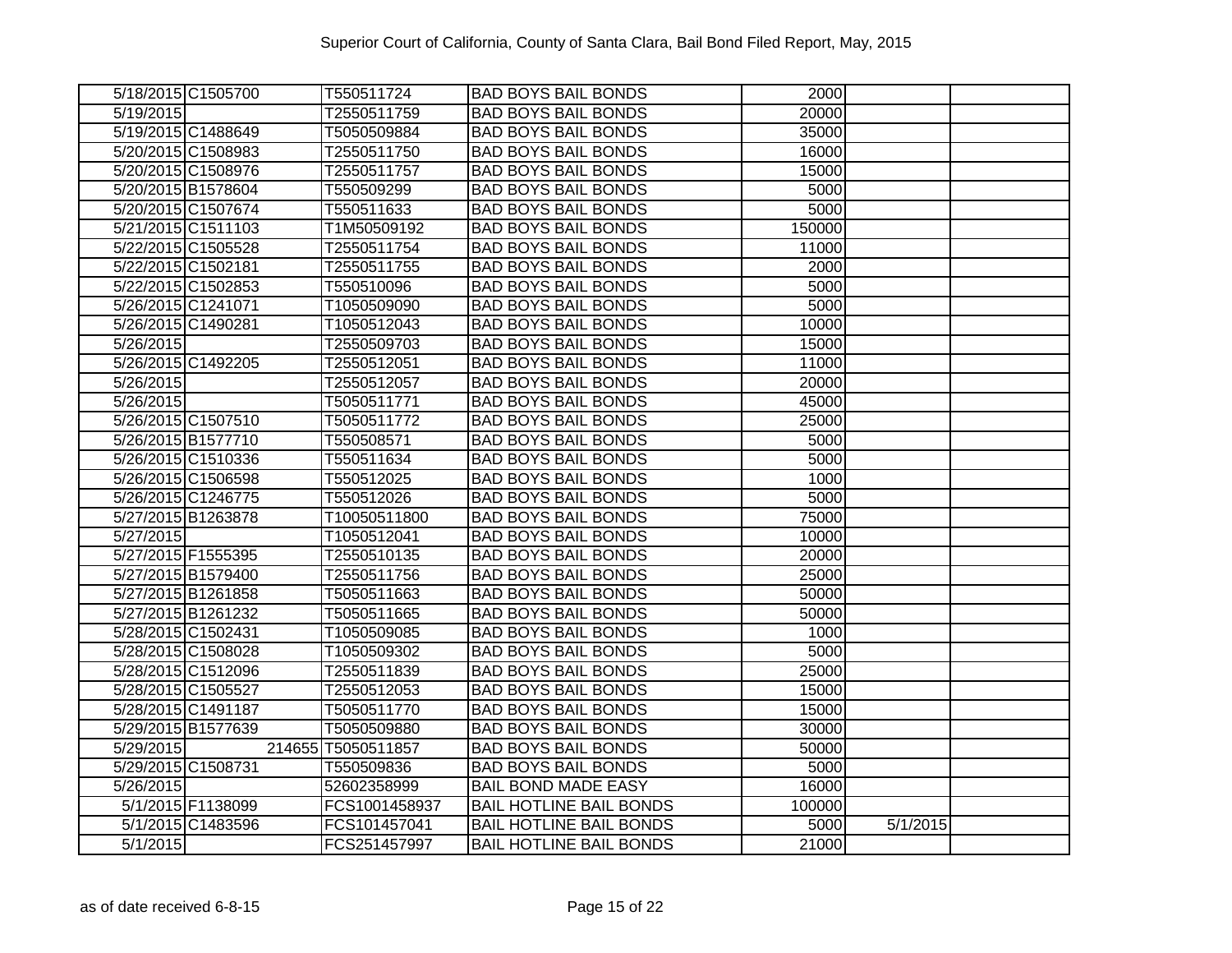|           | 5/1/2015 C1505338  | FCS251457998  | <b>BAIL HOTLINE BAIL BONDS</b> | 15000  | 5/1/2015  |           |
|-----------|--------------------|---------------|--------------------------------|--------|-----------|-----------|
| 5/1/2015  |                    | FCS501488543  | <b>BAIL HOTLINE BAIL BONDS</b> | 50000  |           |           |
|           | 5/4/2015 C1485673  | FCS1001474081 | <b>BAIL HOTLINE BAIL BONDS</b> | 100000 |           |           |
|           | 5/4/2015 C1485290  | FCS251466269  | <b>BAIL HOTLINE BAIL BONDS</b> | 20000  |           |           |
| 5/4/2015  |                    | FCS251479006  | <b>BAIL HOTLINE BAIL BONDS</b> | 15000  |           |           |
| 5/4/2015  |                    | FCS501488542  | <b>BAIL HOTLINE BAIL BONDS</b> | 35000  |           |           |
| 5/5/2015  |                    | FCS251479005  | <b>BAIL HOTLINE BAIL BONDS</b> | 25000  |           |           |
|           | 5/6/2015 C1505995  | FCS101474852  | <b>BAIL HOTLINE BAIL BONDS</b> | 10000  |           |           |
|           | 5/6/2015 B1475210  | FCS101474853  | <b>BAIL HOTLINE BAIL BONDS</b> | 10000  |           |           |
|           | 5/6/2015 C1502253  | FCS2001422525 | <b>BAIL HOTLINE BAIL BONDS</b> | 125000 |           |           |
|           | 5/7/2015 C1508673  | FCS251749003  | <b>BAIL HOTLINE BAIL BONDS</b> | 21000  |           |           |
|           | 5/8/2015 C1510069  | FCS1001458938 | <b>BAIL HOTLINE BAIL BONDS</b> | 75000  |           |           |
| 5/8/2015  |                    | FCS251479007  | <b>BAIL HOTLINE BAIL BONDS</b> | 25000  |           |           |
|           | 5/11/2015 C1506607 | FCS101457043  | <b>BAIL HOTLINE BAIL BONDS</b> | 2000   |           |           |
|           | 5/11/2015 C1499246 | FCS101474854  | <b>BAIL HOTLINE BAIL BONDS</b> | 7000   |           |           |
|           | 5/11/2015 C1509688 | FCS101482574  | <b>BAIL HOTLINE BAIL BONDS</b> | 6000   |           |           |
|           | 5/11/2015 C1509718 | FCS2001422526 | <b>BAIL HOTLINE BAIL BONDS</b> | 150000 |           |           |
|           | 5/11/2015 C1489266 | FCS251457999  | <b>BAIL HOTLINE BAIL BONDS</b> | 7000   |           |           |
|           | 5/11/2015 C1498834 | FCS251482747  | <b>BAIL HOTLINE BAIL BONDS</b> | 15000  |           |           |
|           | 5/11/2015 C1499009 | FCS251482748  | <b>BAIL HOTLINE BAIL BONDS</b> | 15000  |           |           |
|           | 5/11/2015 C1510180 | FCS501438146  | <b>BAIL HOTLINE BAIL BONDS</b> | 35000  | 5/29/2015 |           |
|           | 5/11/2015 B1473458 | FCS501488516  | <b>BAIL HOTLINE BAIL BONDS</b> | 25000  |           |           |
| 5/12/2015 |                    | FCS251466288  | <b>BAIL HOTLINE BAIL BONDS</b> | 15000  |           |           |
|           | 5/12/2015 C1510874 | FCS251466292  | <b>BAIL HOTLINE BAIL BONDS</b> | 20000  |           |           |
|           | 5/13/2015 C1510959 | FCS101457044  | <b>BAIL HOTLINE BAIL BONDS</b> | 10000  | 5/26/2015 |           |
|           | 5/13/2015 C1478196 | FCS101474851  | <b>BAIL HOTLINE BAIL BONDS</b> | 5000   |           |           |
| 5/13/2015 |                    | FCS101482575  | <b>BAIL HOTLINE BAIL BONDS</b> | 5000   |           |           |
|           | 5/13/2015 C1496840 | FCS101482576  | <b>BAIL HOTLINE BAIL BONDS</b> | 5000   |           |           |
|           | 5/13/2015 C1401219 | FCS101482577  | <b>BAIL HOTLINE BAIL BONDS</b> | 10000  |           |           |
|           | 5/13/2015 C1511285 | FCS251466290  | <b>BAIL HOTLINE BAIL BONDS</b> | 12000  | 5/26/2015 |           |
|           | 5/13/2015 C1507788 | FCS501458639  | <b>BAIL HOTLINE BAIL BONDS</b> | 40000  |           | 5/18/2015 |
|           | 5/13/2015 C1401271 | FCS501488544  | <b>BAIL HOTLINE BAIL BONDS</b> | 50000  |           |           |
|           | 5/15/2015 F1554201 | FCS101466091  | <b>BAIL HOTLINE BAIL BONDS</b> | 10000  |           |           |
|           | 5/18/2015 C1510613 | FCS101474849+ | <b>BAIL HOTLINE BAIL BONDS</b> | 5250   |           |           |
| 5/18/2015 |                    | FCS251466291  | <b>BAIL HOTLINE BAIL BONDS</b> | 16000  |           |           |
| 5/18/2015 |                    | FCS251466498  | <b>BAIL HOTLINE BAIL BONDS</b> | 25000  |           |           |
| 5/19/2015 |                    | AS15431126    | <b>BAIL HOTLINE BAIL BONDS</b> | 15000  |           |           |
|           | 5/19/2015 F1554235 | FCS291466289  | <b>BAIL HOTLINE BAIL BONDS</b> | 15000  |           |           |
|           | 5/20/2015 C1511181 | AS50180175    | <b>BAIL HOTLINE BAIL BONDS</b> | 46000  |           |           |
|           | 5/20/2015 C1507329 | FCS101471835  | <b>BAIL HOTLINE BAIL BONDS</b> | 5000   |           |           |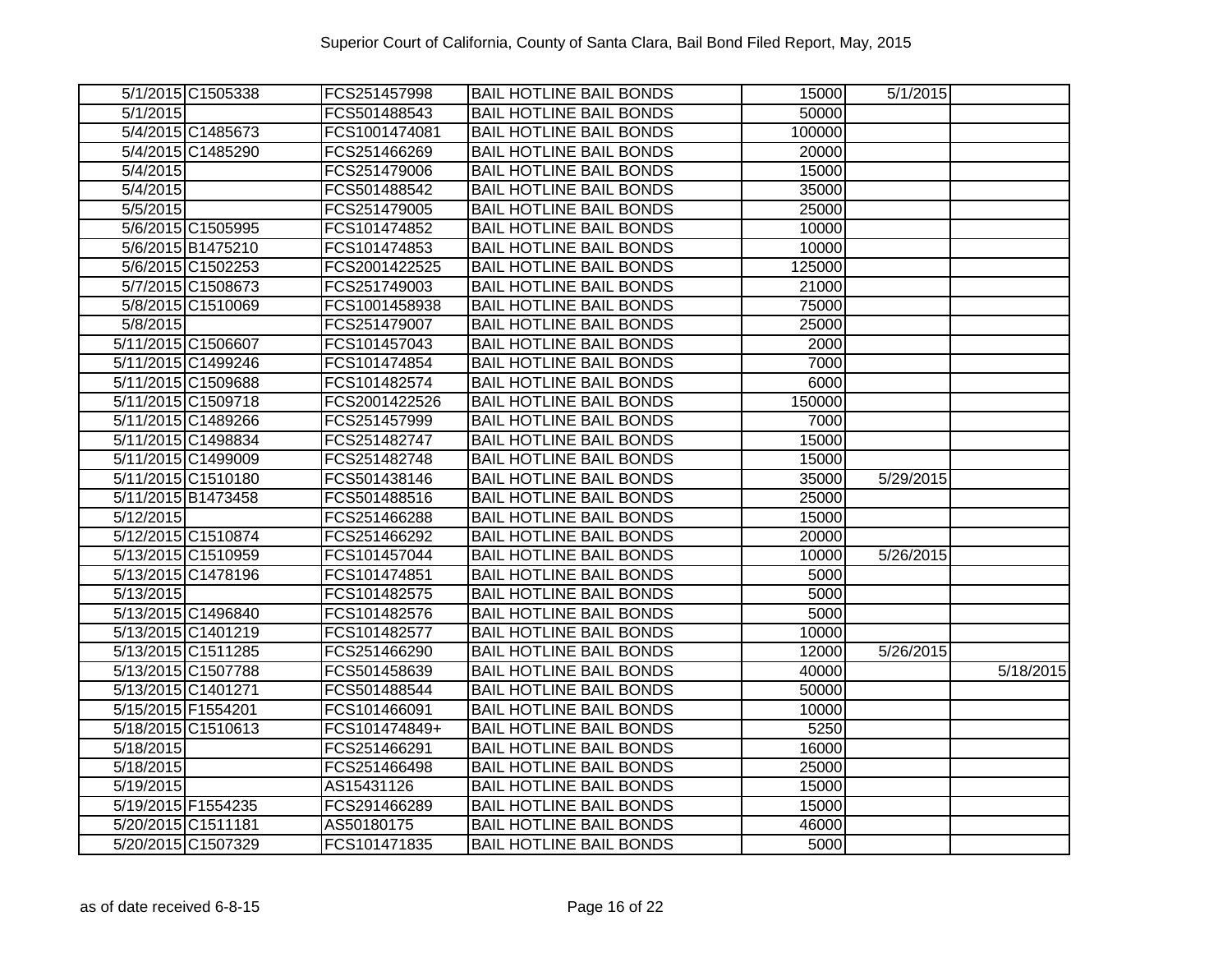|                        | 5/21/2015 C1488212 | FCS3001437286 | <b>BAIL HOTLINE BAIL BONDS</b> | 300000 |  |
|------------------------|--------------------|---------------|--------------------------------|--------|--|
|                        | 5/22/2015 C1491699 | AS51042706    | <b>BAIL HOTLINE BAIL BONDS</b> | 5000   |  |
|                        | 5/26/2015 C1510955 | AS100135064   | <b>BAIL HOTLINE BAIL BONDS</b> | 60000  |  |
| 5/26/2015              |                    | AS100135065   | <b>BAIL HOTLINE BAIL BONDS</b> | 100000 |  |
| 5/26/2015              |                    | AS15431127    | <b>BAIL HOTLINE BAIL BONDS</b> | 10000  |  |
|                        | 5/26/2015 C1511970 | AS15431128    | <b>BAIL HOTLINE BAIL BONDS</b> | 15000  |  |
|                        | 5/26/2015 C1491552 | AS15431129    | <b>BAIL HOTLINE BAIL BONDS</b> | 10000  |  |
|                        | 5/26/2015 C1507299 | AS15431130    | <b>BAIL HOTLINE BAIL BONDS</b> | 10000  |  |
|                        | 5/26/2015 C1496735 | AS15431132    | <b>BAIL HOTLINE BAIL BONDS</b> | 10000  |  |
|                        | 5/26/2015 C1509340 | AS15431133    | <b>BAIL HOTLINE BAIL BONDS</b> | 10000  |  |
| $\overline{5}/26/2015$ |                    | AS15431134    | <b>BAIL HOTLINE BAIL BONDS</b> | 10000  |  |
| 5/26/2015 C1499277     |                    | AS25241789    | <b>BAIL HOTLINE BAIL BONDS</b> | 20000  |  |
|                        | 5/26/2015 C1496282 | AS50180176    | <b>BAIL HOTLINE BAIL BONDS</b> | 40000  |  |
| 5/26/2015              |                    | AS50180177    | <b>BAIL HOTLINE BAIL BONDS</b> | 41000  |  |
| 5/26/2015              |                    | AS50180185    | <b>BAIL HOTLINE BAIL BONDS</b> | 35000  |  |
| 5/26/2015 C1507917     |                    | AS51042707    | <b>BAIL HOTLINE BAIL BONDS</b> | 5000   |  |
|                        | 5/26/2015 C1244227 | AS51042709    | <b>BAIL HOTLINE BAIL BONDS</b> | 5000   |  |
|                        | 5/26/2015 C1508448 | AS51042710    | <b>BAIL HOTLINE BAIL BONDS</b> | 5000   |  |
| 5/26/2015              |                    | AS51042711    | <b>BAIL HOTLINE BAIL BONDS</b> | 5000   |  |
|                        | 5/26/2015 C1496736 | AS51042713    | <b>BAIL HOTLINE BAIL BONDS</b> | 5000   |  |
|                        | 5/26/2015 C1507142 | FCS101471836  | <b>BAIL HOTLINE BAIL BONDS</b> | 10000  |  |
|                        | 5/26/2015 C1505769 | FCS101474850  | <b>BAIL HOTLINE BAIL BONDS</b> | 5000   |  |
|                        | 5/26/2015 C1511395 | FCS251470880  | <b>BAIL HOTLINE BAIL BONDS</b> | 20000  |  |
| 5/26/2015 C1484957     |                    | FCS251470881  | <b>BAIL HOTLINE BAIL BONDS</b> | 25000  |  |
|                        | 5/27/2015 C1511085 | AS25241779    | <b>BAIL HOTLINE BAIL BONDS</b> | 15000  |  |
| 5/27/2015 F1554835     |                    | AS51042708    | <b>BAIL HOTLINE BAIL BONDS</b> | 5000   |  |
|                        | 5/27/2015 F1554425 | AS51042712    | <b>BAIL HOTLINE BAIL BONDS</b> | 5000   |  |
| 5/27/2015 F1450710     |                    | AS51042714    | <b>BAIL HOTLINE BAIL BONDS</b> | 2000   |  |
|                        | 5/27/2015 B1262403 | FCS101471834  | <b>BAIL HOTLINE BAIL BONDS</b> | 10000  |  |
|                        | 5/27/2015 B1577440 | FCS251472760  | <b>BAIL HOTLINE BAIL BONDS</b> | 15000  |  |
| 5/29/2015 B1579500     |                    | AS25241780    | <b>BAIL HOTLINE BAIL BONDS</b> | 10000  |  |
| 5/4/2015               |                    | 5551307447    | <b>BODYGUARD BAIL BONDS</b>    | 40000  |  |
|                        | 5/4/2015 B1578681  | 5551326965    | <b>BODYGUARD BAIL BONDS</b>    | 30000  |  |
|                        | 5/8/2015 C1508005  | 5551365627    | <b>BODYGUARD BAIL BONDS</b>    | 50000  |  |
|                        | 5/12/2015 F1555658 | 5272304873    | <b>BODYGUARD BAIL BONDS</b>    | 20000  |  |
|                        | 5/13/2015 C1354866 | 5272304886    | <b>BODYGUARD BAIL BONDS</b>    | 20000  |  |
|                        | 5/13/2015 C1508751 | 5802514057    | <b>BODYGUARD BAIL BONDS</b>    | 5000   |  |
| 5/15/2015              |                    | 5551365614    | <b>BODYGUARD BAIL BONDS</b>    | 25000  |  |
| 5/21/2015              |                    | 5272304899    | <b>BODYGUARD BAIL BONDS</b>    | 25000  |  |
|                        | 5/28/2015 B1578914 | 5272304844    | <b>BODYGUARD BAIL BONDS</b>    | 25000  |  |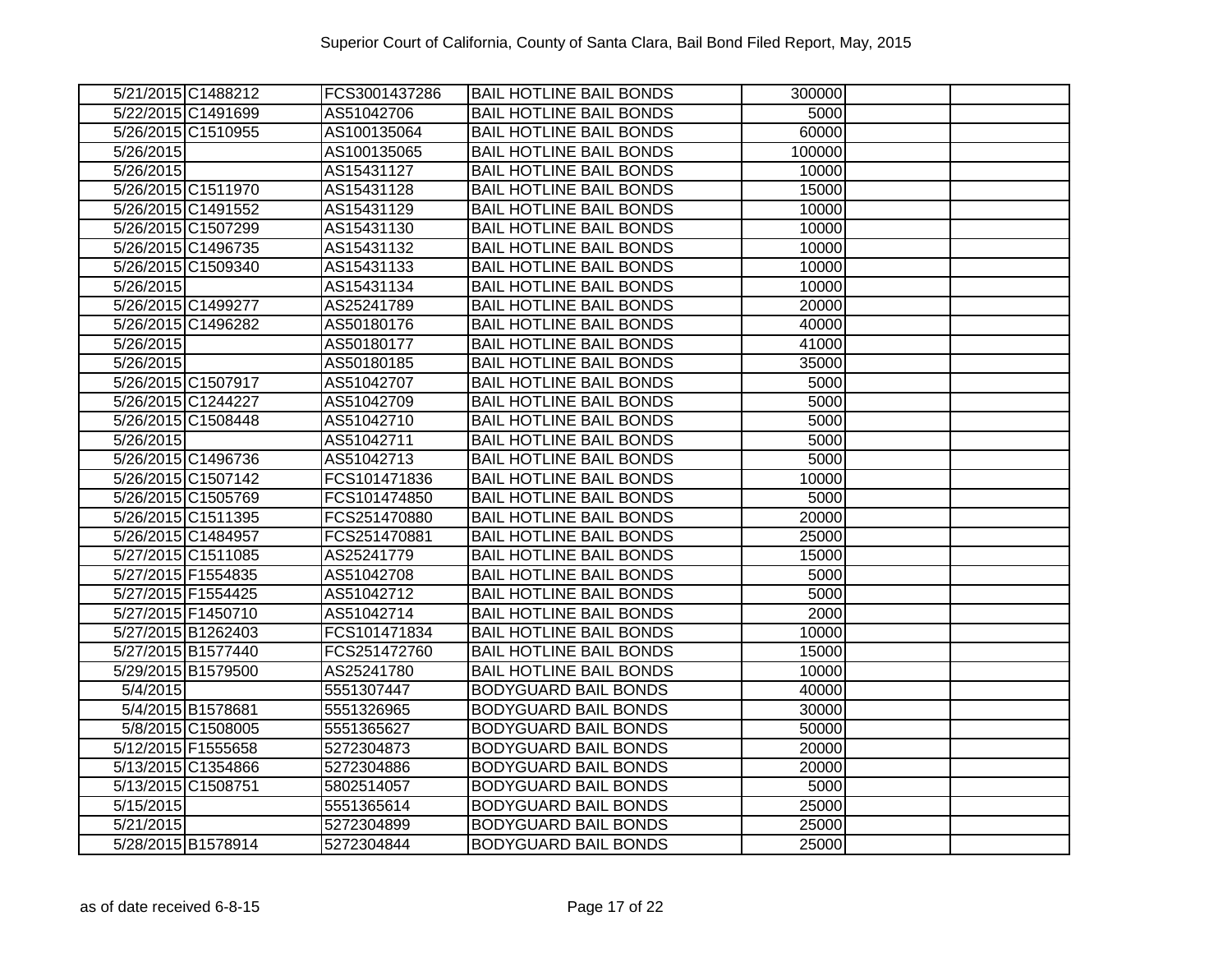| 5/29/2015          | 214590 5551350146 | <b>CROSSROADS BAIL BONDS</b>       | 50000              |          |  |
|--------------------|-------------------|------------------------------------|--------------------|----------|--|
| 5/1/2015 B1578864  | 2015CC010948      | <b>DISCREET BAIL BONDS</b>         | 10000              |          |  |
| 5/13/2015 C1503399 | 2015BB018513      | <b>DISCREET BAIL BONDS</b>         | $\overline{10000}$ |          |  |
| 5/14/2015          | 2015AA048654      | <b>DISCREET BAIL BONDS</b>         | 5000               |          |  |
| 5/15/2015          | 2015DD003513      | <b>DISCREET BAIL BONDS</b>         | 35000              |          |  |
| 5/18/2015          | 2015DD008127      | <b>DISCREET BAIL BONDS</b>         | 35000              |          |  |
| 5/26/2015 C1507664 | 2015AA048657      | <b>DISCREET BAIL BONDS</b>         | 5000               |          |  |
| 5/5/2015           | 2015BB006876      | ED MUMBERT BAIL BONDS              | 10000              |          |  |
| 5/6/2015 C1509117  | 2015DD009147      | ED MUMBERT BAIL BONDS              | 42000              |          |  |
| 5/14/2015          | 2015CC004050      | ED MUMBERT BAIL BONDS              | 25000              |          |  |
| 5/18/2015          | 2015BB006877      | ED MUMBERT BAIL BONDS              | 10000              |          |  |
| 5/26/2015          | 2015BB018967      | ED MUMBERT BAIL BONDS              | 10000              |          |  |
| 5/20/2015 C1509275 | S5102281702       | <b>EMERGENCY RESCUE BAIL BONDS</b> | 42000              |          |  |
| 5/20/2015 C1509275 | S5102282268       | <b>EMERGENCY RESCUE BAIL BONDS</b> | 32000              |          |  |
| 5/20/2015 C1509275 | S5102360374       | <b>EMERGENCY RESCUE BAIL BONDS</b> | 32000              |          |  |
| 5/6/2015 B1579069  | T10050501184      | <b>GOLDEN STATE BAIL BONDS</b>     | 55000              |          |  |
| 5/6/2015 C1509262  | T2550506479       | <b>GOLDEN STATE BAIL BONDS</b>     | 25000              |          |  |
| 5/7/2015 C1510134  | T10050504836      | <b>GOLDEN STATE BAIL BONDS</b>     | 56000              |          |  |
| 5/11/2015 C1484642 | T1550506475       | <b>GOLDEN STATE BAIL BONDS</b>     | 1000               |          |  |
| 5/12/2015 B1472151 | T550506471        | <b>GOLDEN STATE BAIL BONDS</b>     | 5000               |          |  |
| 5/14/2015 F1555153 | T1550506476       | <b>GOLDEN STATE BAIL BONDS</b>     | 10000              |          |  |
| 5/14/2015 C1506042 | T1550506477       | <b>GOLDEN STATE BAIL BONDS</b>     | 5000               |          |  |
| 5/15/2015 F1554936 | T2550504832       | <b>GOLDEN STATE BAIL BONDS</b>     | 15000              |          |  |
| 5/18/2015          | T2550506480       | <b>GOLDEN STATE BAIL BONDS</b>     | 25000              |          |  |
| 5/18/2015          | T2550506481       | <b>GOLDEN STATE BAIL BONDS</b>     | 25000              |          |  |
| 5/19/2015 C1504939 | T10050506489      | <b>GOLDEN STATE BAIL BONDS</b>     | 100000             | 6/1/2015 |  |
| 5/19/2015          | T5050498988       | <b>GOLDEN STATE BAIL BONDS</b>     | 10000              |          |  |
| 5/20/2015          | T1050509473       | <b>GOLDEN STATE BAIL BONDS</b>     | 7000               |          |  |
| 5/22/2015          | T2550506482       | <b>GOLDEN STATE BAIL BONDS</b>     | 15000              |          |  |
| 5/26/2015 C1507637 | T2550506483       | <b>GOLDEN STATE BAIL BONDS</b>     | 5000               |          |  |
| 5/26/2015 C1509479 | T2550506484       | <b>GOLDEN STATE BAIL BONDS</b>     | 5000               |          |  |
| 5/26/2015          | T2550506485       | <b>GOLDEN STATE BAIL BONDS</b>     | 1000               |          |  |
| 5/27/2015 F1555399 | T550507054        | <b>GOLDEN STATE BAIL BONDS</b>     | 5000               |          |  |
| 5/27/2015 F1555400 | T550509471        | <b>GOLDEN STATE BAIL BONDS</b>     | 5000               |          |  |
| 5/28/2015 C1507432 | T10050507067      | <b>GOLDEN STATE BAIL BONDS</b>     | 100000             |          |  |
| 5/28/2015 B1579424 | T1050506473       | <b>GOLDEN STATE BAIL BONDS</b>     | 5250               |          |  |
| 5/29/2015 C1509420 | T1550507055       | <b>GOLDEN STATE BAIL BONDS</b>     | 10000              |          |  |
| 5/7/2015 C1508865  | AH00782537        | <b>GOTTA GO BAIL BONDS</b>         | 156000             |          |  |
| 5/29/2015 B1369382 | S25002206522      | <b>JILL MCKEEGAN</b>               | 150000             |          |  |
| 5/12/2015 C1503222 | 2015BB007002      | JOANNA R. SMITH BAIL BONDS         | 10000              |          |  |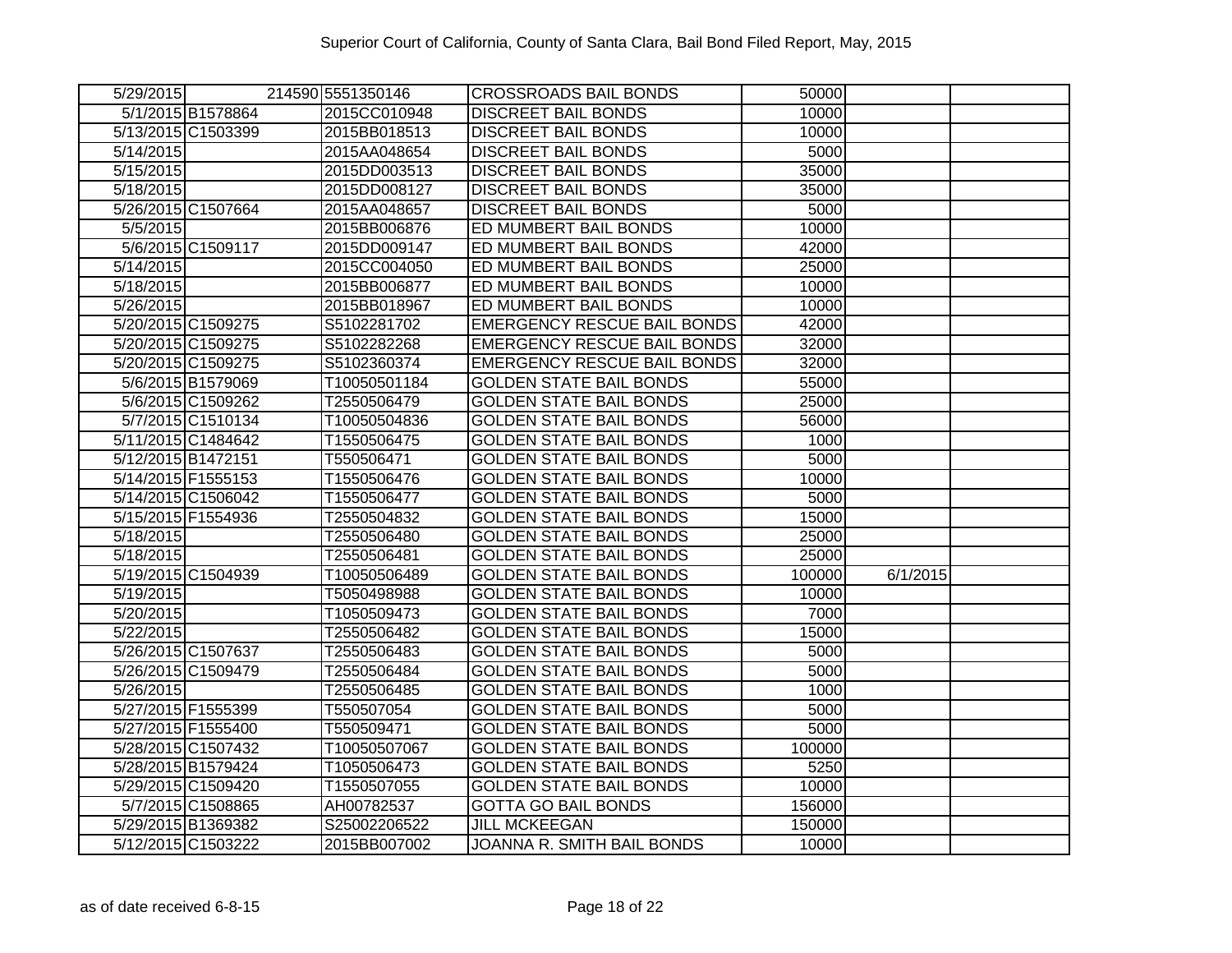|                        | 5/21/2015 C1506330 | U520551364   | <b>JOHN DAVIS BAIL BONDS</b>   | 3000   |           |
|------------------------|--------------------|--------------|--------------------------------|--------|-----------|
|                        | 5/12/2015 B1258959 | 2015BB005776 | <b>KATHY ERKEN BAIL BONDS</b>  | 10000  |           |
| 5/29/2015              |                    | AB00779131   | <b>KEITH CARTER BAIL BONDS</b> | 1000   |           |
| 5/29/2015 C1356557     |                    | AC00791193   | <b>KEITH CARTER BAIL BONDS</b> | 15000  |           |
|                        | 5/13/2015 C1487548 | S0602269055  | <b>LATINO BAIL BONDS</b>       | 5000   |           |
|                        | 5/18/2015 C1507698 | S0602269057  | <b>LATINO BAIL BONDS</b>       | 6000   |           |
|                        | 5/18/2015 C1508752 | S2602277974  | <b>LATINO BAIL BONDS</b>       | 15000  |           |
| 5/18/2015              |                    | S2602277976  | <b>LATINO BAIL BONDS</b>       | 10000  |           |
| 5/26/2015              |                    | S1102277426  | <b>LATINO BAIL BONDS</b>       | 10000  |           |
|                        | 5/5/2015 C1236636  | 5112836748   | LE BAIL BONDS                  | 1000   |           |
|                        | 5/5/2015 C1230238  | 5112927169   | LE BAIL BONDS                  | 5000   |           |
| 5/5/2015               |                    | 5551310937   | LE BAIL BONDS                  | 35000  |           |
|                        | 5/8/2015 C1503158  | 5272303243   | LE BAIL BONDS                  | 25000  |           |
| 5/8/2015               |                    | 5272326631   | LE BAIL BONDS                  | 25000  | 5/19/2015 |
|                        | 5/8/2015 C1351866  | 5551307856   | LE BAIL BONDS                  | 40000  |           |
|                        | 5/12/2015 C1509913 | 5105491983   | LE BAIL BONDS                  | 100000 |           |
| 5/12/2015 B1579107     |                    | 55513458547  | LE BAIL BONDS                  | 31000  | 5/22/2015 |
|                        | 5/13/2015 C1508252 | 5272326657   | LE BAIL BONDS                  | 25000  |           |
|                        | 5/13/2015 C1510875 | 5551345834   | LE BAIL BONDS                  | 50000  |           |
|                        | 5/14/2015 C1511248 | 5112892458   | LE BAIL BONDS                  | 10000  |           |
| 5/14/2015              |                    | 5272326644   | LE BAIL BONDS                  | 16000  |           |
|                        | 5/15/2015 C1509755 | 5272326714   | LE BAIL BONDS                  | 25000  |           |
| 5/15/2015              |                    | 5551345850   | LE BAIL BONDS                  | 30000  |           |
| 5/18/2015              |                    | 5112927185   | LE BAIL BONDS                  | 5000   |           |
| 5/18/2015              |                    | 5272326615   | LE BAIL BONDS                  | 25000  |           |
| 5/18/2015              |                    | 5272331055   | LE BAIL BONDS                  | 25000  |           |
| 5/18/2015              |                    | 5551307799   | LE BAIL BONDS                  | 45000  |           |
| 5/19/2015 C1511111     |                    | 5105491970   | LE BAIL BONDS                  | 105000 |           |
|                        | 5/19/2015 C1360656 | 5112927239   | LE BAIL BONDS                  | 6000   |           |
| 5/19/2015              |                    | 5272326730   | LE BAIL BONDS                  | 25000  |           |
| 5/19/2015              |                    | 5272331068   | LE BAIL BONDS                  | 25000  |           |
|                        | 5/20/2015 C1511655 | 5551379635   | LE BAIL BONDS                  | 35000  |           |
|                        | 5/21/2015 C1510237 | 5200108955   | LE BAIL BONDS                  | 280000 |           |
|                        | 5/21/2015 C1510237 | 5200109936   | LE BAIL BONDS                  | 280000 |           |
| 5/22/2015              |                    | 5272331071   | LE BAIL BONDS                  | 25000  |           |
|                        | 5/22/2015 C1511652 | 5551310924   | LE BAIL BONDS                  | 30000  | 6/3/2015  |
| 5/22/2015 C1511971     |                    | 5551379619   | LE BAIL BONDS                  | 35000  |           |
| 5/22/2015              |                    | 5551379648   | LE BAIL BONDS                  | 35000  |           |
| $\overline{5/26/2015}$ |                    | 5551307869   | LE BAIL BONDS                  | 30000  |           |
| 5/26/2015              |                    | 5551379622   | LE BAIL BONDS                  | 35000  |           |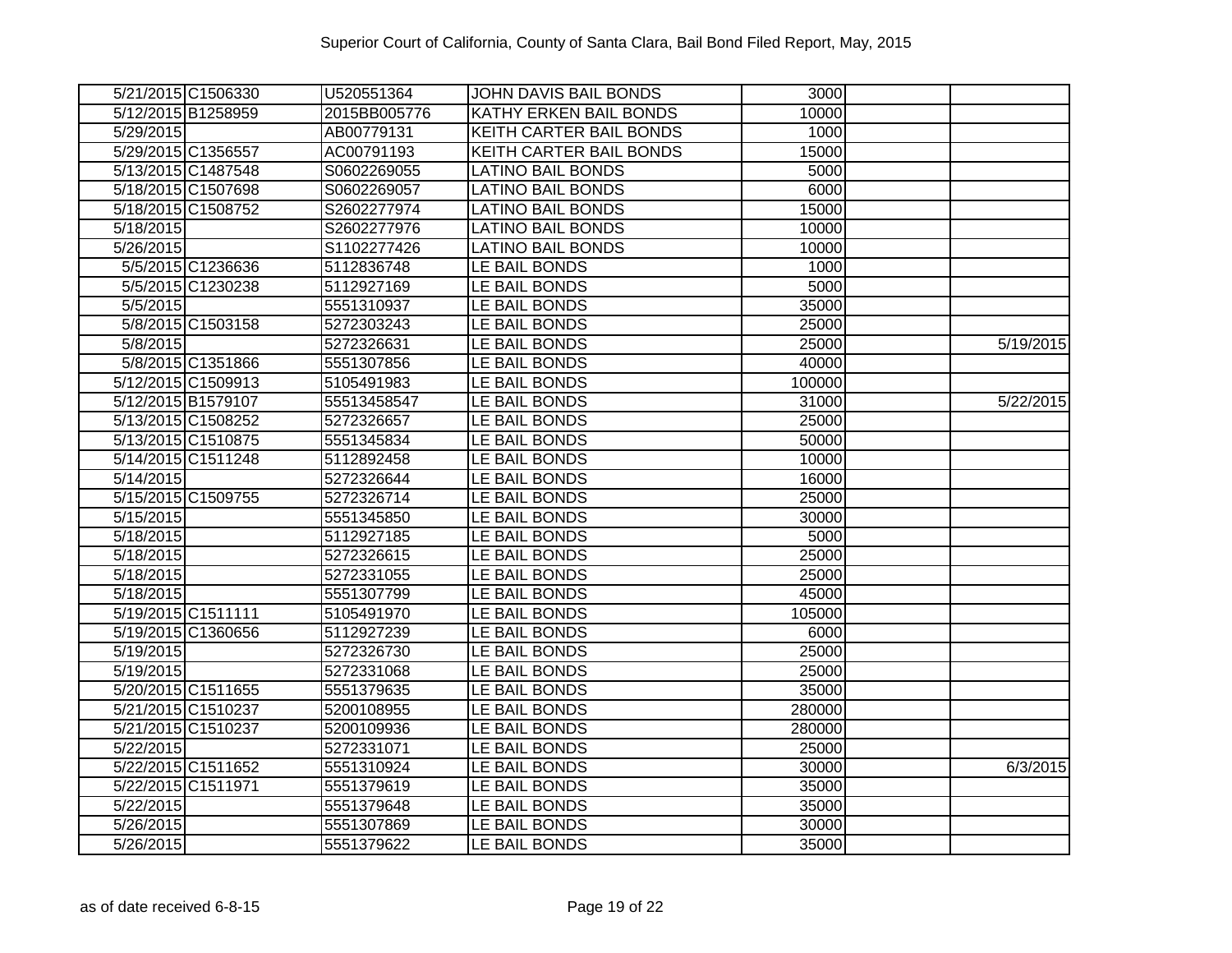| 5/27/2015              | 5112927226  | LE BAIL BONDS                 | 10000  |  |
|------------------------|-------------|-------------------------------|--------|--|
| 5/27/2015              | 5272326628  | LE BAIL BONDS                 | 25000  |  |
| 5/28/2015 C1509255     | 5105485898  | LE BAIL BONDS                 | 5000   |  |
| 5/28/2015 C1512224     | 5150036146  | LE BAIL BONDS                 | 150000 |  |
| 5/29/2015 B1579459     | 5272326743  | LE BAIL BONDS                 | 25000  |  |
| 5/1/2015               | AS25235644  | LUNA BAIL BONDS               | 25000  |  |
| 5/1/2015 C1504726      | AS51025819  | LUNA BAIL BONDS               | 5000   |  |
| 5/4/2015 C1510720      | AS114271    | <b>LUNA BAIL BONDS</b>        | 250000 |  |
| 5/4/2015               | AS25235745  | <b>LUNA BAIL BONDS</b>        | 25000  |  |
| 5/4/2015               | AS25235747  | <b>LUNA BAIL BONDS</b>        | 10000  |  |
| 5/5/2015               | AS15426529  | <b>LUNA BAIL BONDS</b>        | 10000  |  |
| 5/6/2015 C1502803      | AS25236193  | <b>LUNA BAIL BONDS</b>        | 10000  |  |
| 5/8/2015 F1554874      | AS51025817  | <b>LUNA BAIL BONDS</b>        | 5000   |  |
| 5/12/2015              | AS100133074 | <b>LUNA BAIL BONDS</b>        | 75000  |  |
| 5/12/2015 C1507169     | AS51025832  | <b>LUNA BAIL BONDS</b>        | 5000   |  |
| 5/12/2015 F1555393     | AS51025834  | <b>LUNA BAIL BONDS</b>        | 250    |  |
| 5/13/2015 C1510129     | AS100133968 | <b>LUNA BAIL BONDS</b>        | 75000  |  |
| 5/13/2015 C1508726     | AS25236197  | <b>LUNA BAIL BONDS</b>        | 10000  |  |
| 5/13/2015              | AS50175826  | <b>LUNA BAIL BONDS</b>        | 30000  |  |
| 5/13/2015 C1506204     | AS51025827  | <b>LUNA BAIL BONDS</b>        | 2000   |  |
| 5/14/2015 F1242349     | AS25235775  | <b>LUNA BAIL BONDS</b>        | 5000   |  |
| 5/14/2015 B1471963     | AS50175801  | LUNA BAIL BONDS               | 30000  |  |
| 5/18/2015 C1508788     | AS50175806  | <b>LUNA BAIL BONDS</b>        | 35000  |  |
| 5/18/2015              | AS50176031  | <b>LUNA BAIL BONDS</b>        | 25000  |  |
| 5/18/2015 C1242005     | AS50176551  | <b>LUNA BAIL BONDS</b>        | 40000  |  |
| 5/18/2015              | AS51025821  | <b>LUNA BAIL BONDS</b>        | 5000   |  |
| 5/20/2015 C1505532     | AS25235749  | <b>LUNA BAIL BONDS</b>        | 10000  |  |
| 5/20/2015 C1505532     | AS25235750  | <b>LUNA BAIL BONDS</b>        | 10000  |  |
| 5/20/2015 C1508208     | AS25236202  | <b>LUNA BAIL BONDS</b>        | 5000   |  |
| 5/20/2015              | AS25236722  | <b>LUNA BAIL BONDS</b>        | 25000  |  |
| 5/21/2015 C1508086     | AS15428570  | <b>LUNA BAIL BONDS</b>        | 7000   |  |
| 5/22/2015              | AS50176561  | <b>LUNA BAIL BONDS</b>        | 25000  |  |
| 5/26/2015 B1578849     | AS100133973 | <b>LUNA BAIL BONDS</b>        | 30250  |  |
| $\overline{5/26/2015}$ | AS25236723  | <b>LUNA BAIL BONDS</b>        | 25000  |  |
| 5/28/2015 C1507948     | AS25235751  | <b>LUNA BAIL BONDS</b>        | 5000   |  |
| 5/28/2015 B1579425     | AS25236727  | <b>LUNA BAIL BONDS</b>        | 10000  |  |
| 5/28/2015 C1504859     | AS25236730  | <b>LUNA BAIL BONDS</b>        | 25000  |  |
| 5/29/2015 C1235288     | AS25236718  | <b>LUNA BAIL BONDS</b>        | 10000  |  |
| 5/29/2015              | AS25236732  | <b>LUNA BAIL BONDS</b>        | 25000  |  |
| 5/26/2015 F1452912     | US25784221  | <b>MONTANA BAIL BONDS INC</b> | 10000  |  |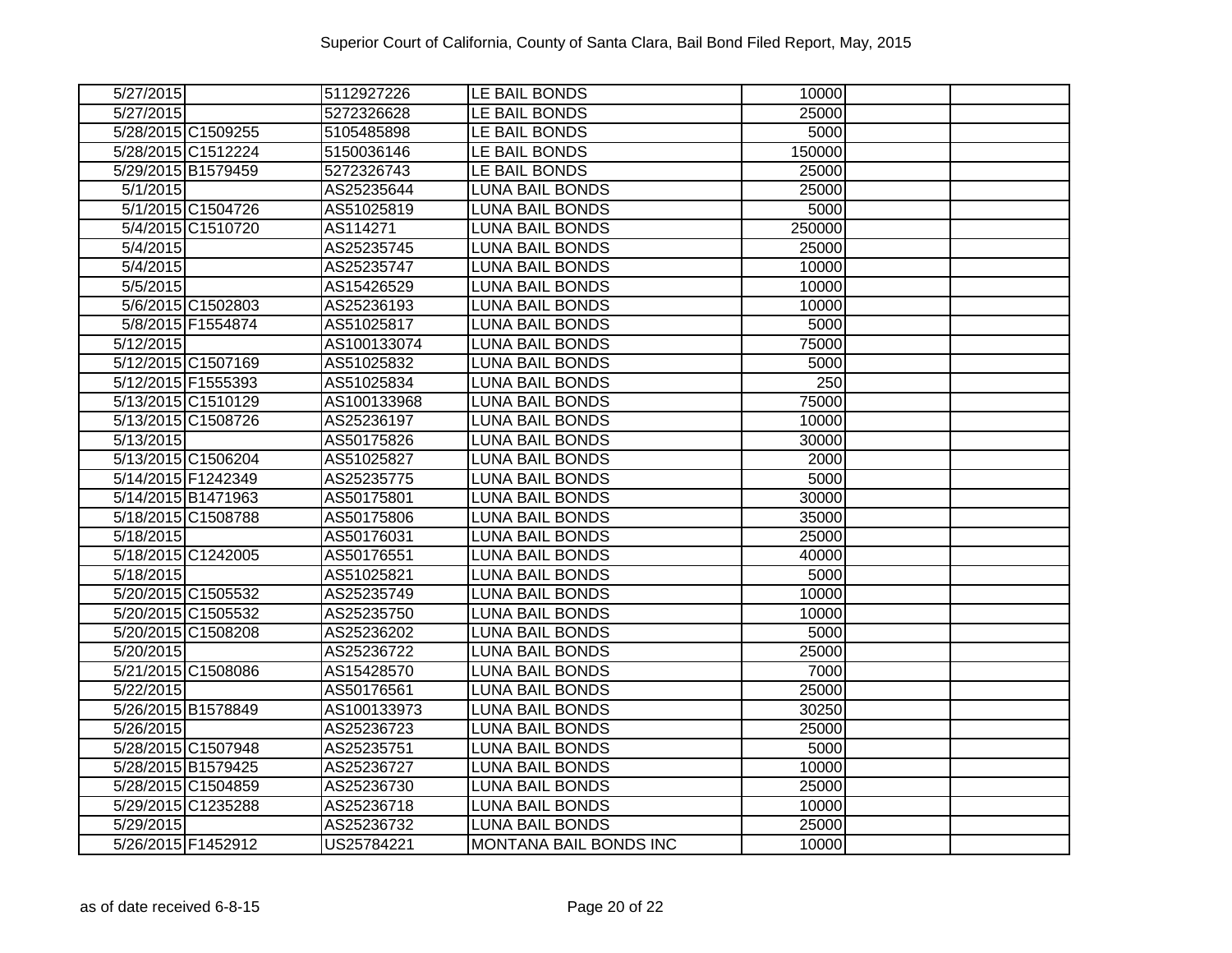| 5/18/2015 C1508982 | 51102380718  | <b>OUT NOW BAIL BONDS</b>       | 10000  |           |          |
|--------------------|--------------|---------------------------------|--------|-----------|----------|
| 5/4/2015 C1509389  | 2015BB017892 | PACIFIC COAST BAIL BONDS        | 6000   |           |          |
| 5/11/2015          | 2015DD009342 | PACIFIC COAST BAIL BONDS        | 40000  |           |          |
| 5/12/2015 B1579106 | 2015BB017880 | PACIFIC COAST BAIL BONDS        | 5000   |           |          |
| 5/12/2015 B1577088 | 2015BB019402 | PACIFIC COAST BAIL BONDS        | 5000   |           |          |
| 5/12/2015 F1555392 | 2015EE004331 | PACIFIC COAST BAIL BONDS        | 35000  |           |          |
| 5/13/2015          | 2015CC013011 | PACIFIC COAST BAIL BONDS        | 16000  |           |          |
| 5/13/2015 C1510933 | 2015DD009341 | PACIFIC COAST BAIL BONDS        | 25000  |           |          |
| 5/15/2015 F1555035 | 2015AA048972 | PACIFIC COAST BAIL BONDS        | 5000   |           |          |
| 5/15/2015          | 2015CC013013 | PACIFIC COAST BAIL BONDS        | 16000  |           |          |
| 5/18/2015 C1508260 | 2015AA062679 | PACIFIC COAST BAIL BONDS        | 3000   |           |          |
| 5/18/2015 C1508260 | 2015CC013012 | PACIFIC COAST BAIL BONDS        | 2000   |           |          |
| 5/20/2015 C1511088 | 2015BB017891 | PACIFIC COAST BAIL BONDS        | 6000   |           |          |
| 5/20/2015 B1471910 | 2015BB019401 | PACIFIC COAST BAIL BONDS        | 10000  |           |          |
| 5/21/2015          | 2015CC013015 | PACIFIC COAST BAIL BONDS        | 10000  |           |          |
| 5/21/2015 C1509573 | 2015EE001643 | PACIFIC COAST BAIL BONDS        | 75000  |           |          |
| 5/21/2015 CC640142 | 2015EE001646 | PACIFIC COAST BAIL BONDS        | 100000 | 5/27/2015 | 6/2/2015 |
| 5/26/2015 C1503233 | 2015BB007105 | PACIFIC COAST BAIL BONDS        | 5000   |           |          |
| 5/26/2015          | 2015BB007106 | PACIFIC COAST BAIL BONDS        | 10000  |           |          |
| 5/26/2015          | 2015CC004275 | PACIFIC COAST BAIL BONDS        | 30000  |           |          |
| 5/26/2015 B1476516 | 2015CC013014 | PACIFIC COAST BAIL BONDS        | 10000  |           |          |
| 5/26/2015          | 2015DD003901 | PACIFIC COAST BAIL BONDS        | 15000  |           |          |
| 5/26/2015 C1366332 | 2015EE001647 | PACIFIC COAST BAIL BONDS        | 40000  |           |          |
| 5/27/2015 F1555657 | 2015DD003893 | PACIFIC COAST BAIL BONDS        | 36000  |           |          |
| 5/27/2015 B1579225 | 2015DD003902 | PACIFIC COAST BAIL BONDS        | 50000  |           |          |
| 5/28/2015 C1494501 | 2015BB007104 | PACIFIC COAST BAIL BONDS        | 1000   |           |          |
| 5/28/2015 C1494500 | 2015CC004274 | PACIFIC COAST BAIL BONDS        | 5000   |           |          |
| 5/28/2015 C1509259 | 2015EE001645 | PACIFIC COAST BAIL BONDS        | 25000  |           |          |
| 5/29/2015          | 2015CC013891 | PACIFIC COAST BAIL BONDS        | 25000  |           |          |
| 5/11/2015 C1349889 | IS15K329480  | <b>QUICK RELEASE BAIL BONDS</b> | 5000   |           |          |
| 5/4/2015 C1510717  | 2015DD003686 | RAMIREZ BAIL BONDS              | 30000  |           |          |
| 5/4/2015 C1508160  | 2015DD008263 | <b>RAMIREZ BAIL BONDS</b>       | 10000  |           |          |
| 5/6/2015 C1509747  | 2015AA048735 | RAMIREZ BAIL BONDS              | 5000   |           |          |
| 5/11/2015          | 2015AA048737 | <b>RAMIREZ BAIL BONDS</b>       | 5000   |           |          |
| 5/12/2015 F1243831 | 2015FF000562 | <b>RAMIREZ BAIL BONDS</b>       | 75000  |           |          |
| 5/19/2015          | 2015CC012247 | RAMIREZ BAIL BONDS              | 25000  |           |          |
| 5/27/2015          | 2015CC012479 | RAMIREZ BAIL BONDS              | 15000  |           |          |
| 5/28/2015          | 2015BB018042 | RAMIREZ BAIL BONDS              | 10000  |           |          |
| 5/11/2015          | IS15K321177  | <b>REIDY BAIL BONDS</b>         | 10000  |           |          |
| 5/29/2015 C1508740 | IS15K326683  | <b>REIDY BAIL BONDS</b>         | 10000  |           |          |